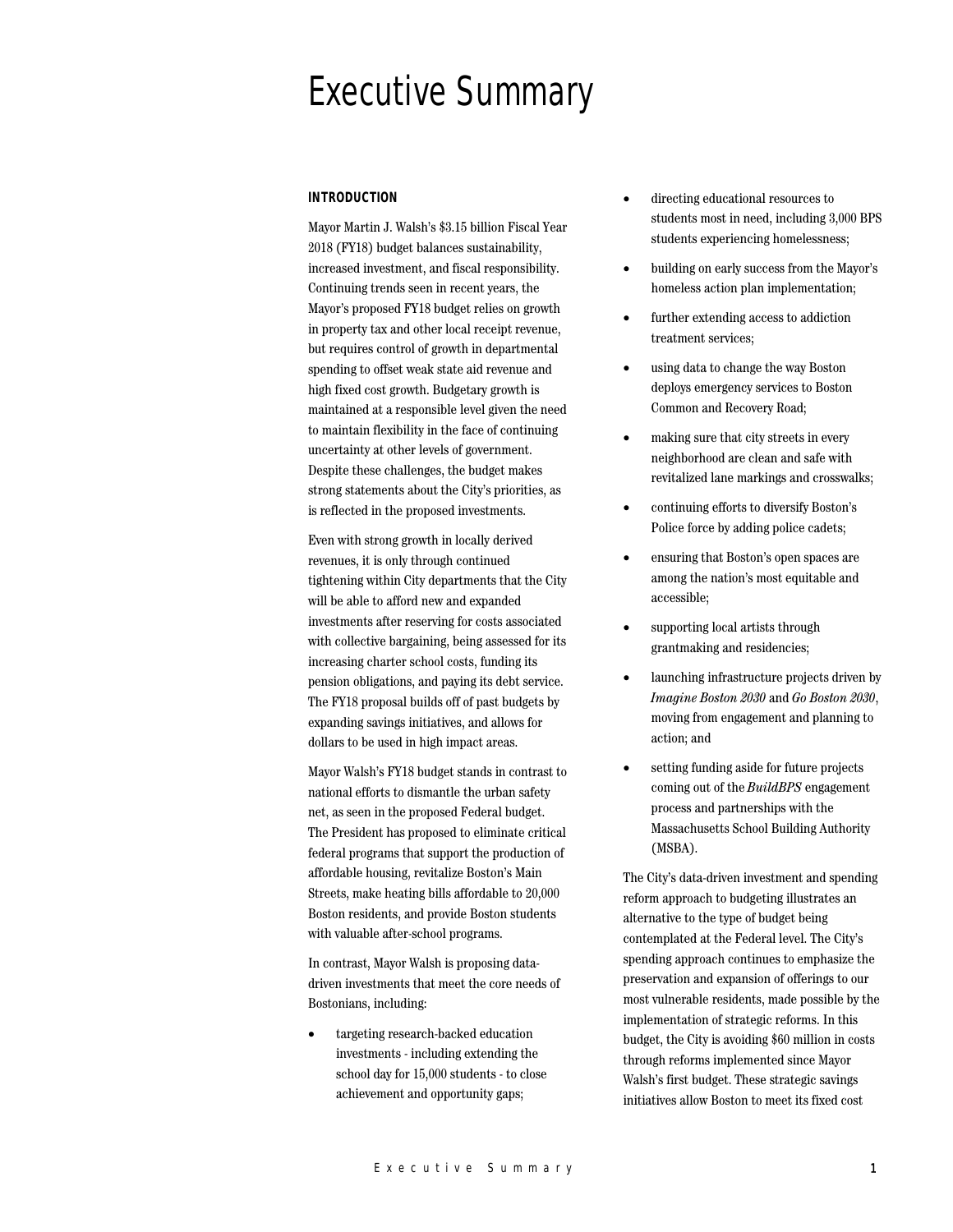obligations and make targeted investments in a thriving, healthy, and innovative city. Conversely, the President's proposed budget would eliminate valuable programs aiding some of our most vulnerable residents.

Boston faces increased uncertainty due to national and state level challenges. In addition to federal budget proposals to eliminate over \$24 million in Community Development Block Grant funds flowing through the City of Boston, the President has signed an executive order aimed at cutting funding for "Sanctuary Cities," and has supported health care legislation that would have created over a \$1 billion hole in the Commonwealth of Massachusetts' budget. Further federal divestment from its Public Housing Authority is also possible, and reduced federal education grants to serve students in poverty have been proposed. At the state level, Boston continues to struggle with the Commonwealth's underfunding of the Charter School Tuition Reimbursement, from which the City is projected to lose \$25 million in FY18 alone.

Cities cannot afford to replace this level of funding cuts, and Massachusetts communities, with revenue tightly constrained by state law, will be particularly challenged in the event of federal or state divestment. This instability from the federal and state level requires increased stability and strong fiscal management at the City level. By paying down the City's long-term pension and OBEB obligations, managing personnel and health costs, continuing savings initiatives, maintaining conservative fiscal management policies, and maximizing revenue from local receipt sources, Mayor Walsh's FY18 budget continues the fiscal discipline that was recently praised by rating agencies. In their credit rating affirming Boston's Aaa rating with a stable outlook, Moody's wrote: "The Aaa rating reflects the city's strong fiscal management and stable financial position." Disciplined financial practices have better positioned Boston to manage through changes in state and federal policy and funding levels.

## **REVENUE**

Over the past decade, the City's revenue structure has shifted toward a growing reliance on property tax. Thus, while the City is

projected to experience robust property tax growth in FY18, that growth is offset by sluggish state revenue growth.



*Figure 1 - Categories of Recurring Revenue*

Mayor Walsh is filing a balanced budget that relies on \$3.15 billion in revenue, a \$148.4 million (5.0%) increase over FY17. Ninety-three percent of revenue growth comes from locally derived sources such as property tax and other local revenue. Due to the strength of Boston's property tax, growth exceeds the average annual growth of 3% that Boston has seen over the past decade and is able to support the growth in fixed costs and the City's investment in education. Property tax growth strength is expected to continue in FY18, primarily due to the unprecedented strength of Boston's development climate. Taxes paid by new construction is added onto Boston's property tax levy, which can otherwise increase by a maximum of 2 ½ percent, annually.

In Massachusetts, Proposition 2 ½ constrains the amount of property tax revenue the City can raise each year from its existing tax base. This means that while total property value has grown 44% since FY14, property tax revenue has grown by only 17%. In 2017, Mayor Walsh and the Boston City Council expanded the residential property tax exemption, which lowered Boston property taxes for resident homeowners while still maximizing the City's property tax revenue under Proposition 2 ½. The change reduced the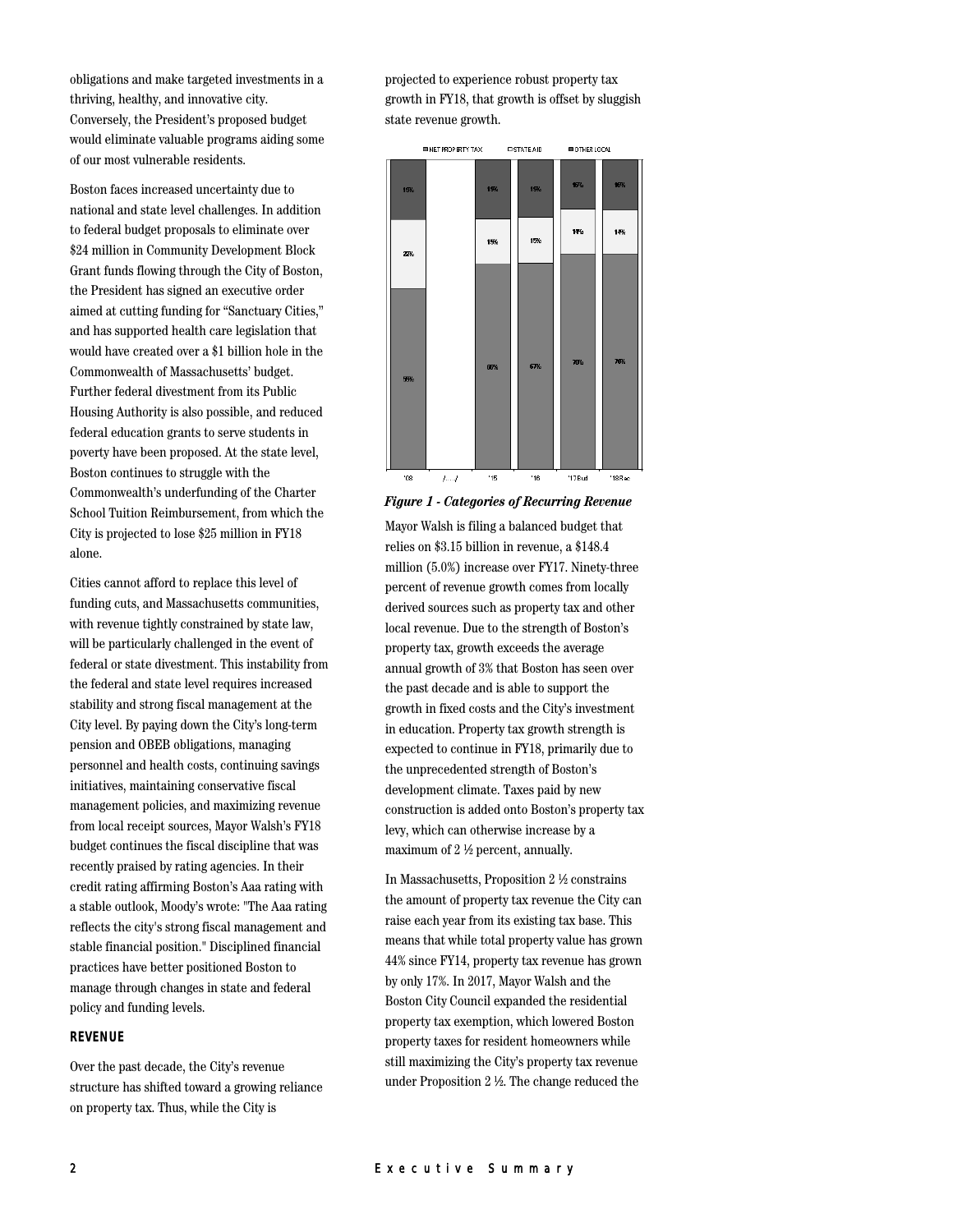average property tax bill for single-family, owner occupied homes by \$299.



*Figure 2 - Assessed Value and Net Property Tax Growth*

Thanks to efforts to attract business development to Boston and grow its housing stock, Boston experienced unprecedented new growth property tax revenue in FY17. New growth is outside of the Proposition 2 ½ cap. Last year, the City saw notable construction projects in the Seaport District, the Longwood Medical Area, and Brighton Landing enter the tax base. Residential development, which is linked to Mayor Walsh's housing production goals, accounted for 60% of the new growth.

State aid has significantly lagged property tax growth. While Boston's spending on education has increased substantially in recent years, Boston's state education funding has not kept pace. The Chapter 70 education aid formula does not work for Boston. Boston's Chapter 70 aid is budgeted to grow by less than 1%. While Boston's charter school assessment has risen by 155% since the enactment of the 2010 Achievement Gap Legislation, the State's statutory obligation to fund charter school reimbursement has not kept pace. As a result, the City of Boston is projected to lose \$25 million under the FY18 adopted budget, adding to the total lost revenue of \$48 million over three years  $(FY15 - FY17)$ .



*Figure 3 - Education Spending and Revenue FY14-FY18*

In light of the growing chasm between education costs and state revenue, Mayor Walsh filed comprehensive education finance reform legislation that aims to invest equitably in public education and expand access to highquality education for students of all ages. By proposing a creative revenue solution to provide every Boston 4-year old a high-quality seat, fixing the broken charter school transition funding model, and increasing BPS reimbursements for the highest-need students, the proposals would increase annual education funding to Boston by \$35 million in its first year of implementation. The proposal would also position Boston to receive \$150 million in additional annual Chapter 70 aid within a few years if the state identifies a new revenue source for education.

Local receipts, which include revenues such as excises, fees, fines, and permits, are projected to grow by \$28.0 million (5.9%). Boston is projecting strong room occupancy and meals excise revenue as well as continued permit revenue growth from commercial and residential real estate development, as well as increased revenue from parking fines. The FY18 Budget also includes \$2 million in new revenue as a result of the state legislation that passed in 2016 to create a per-ride assessment collected from transportation network companies (TNCs). The Massachusetts Senate budget called for the state to levy a 5% excise tax upon all short-term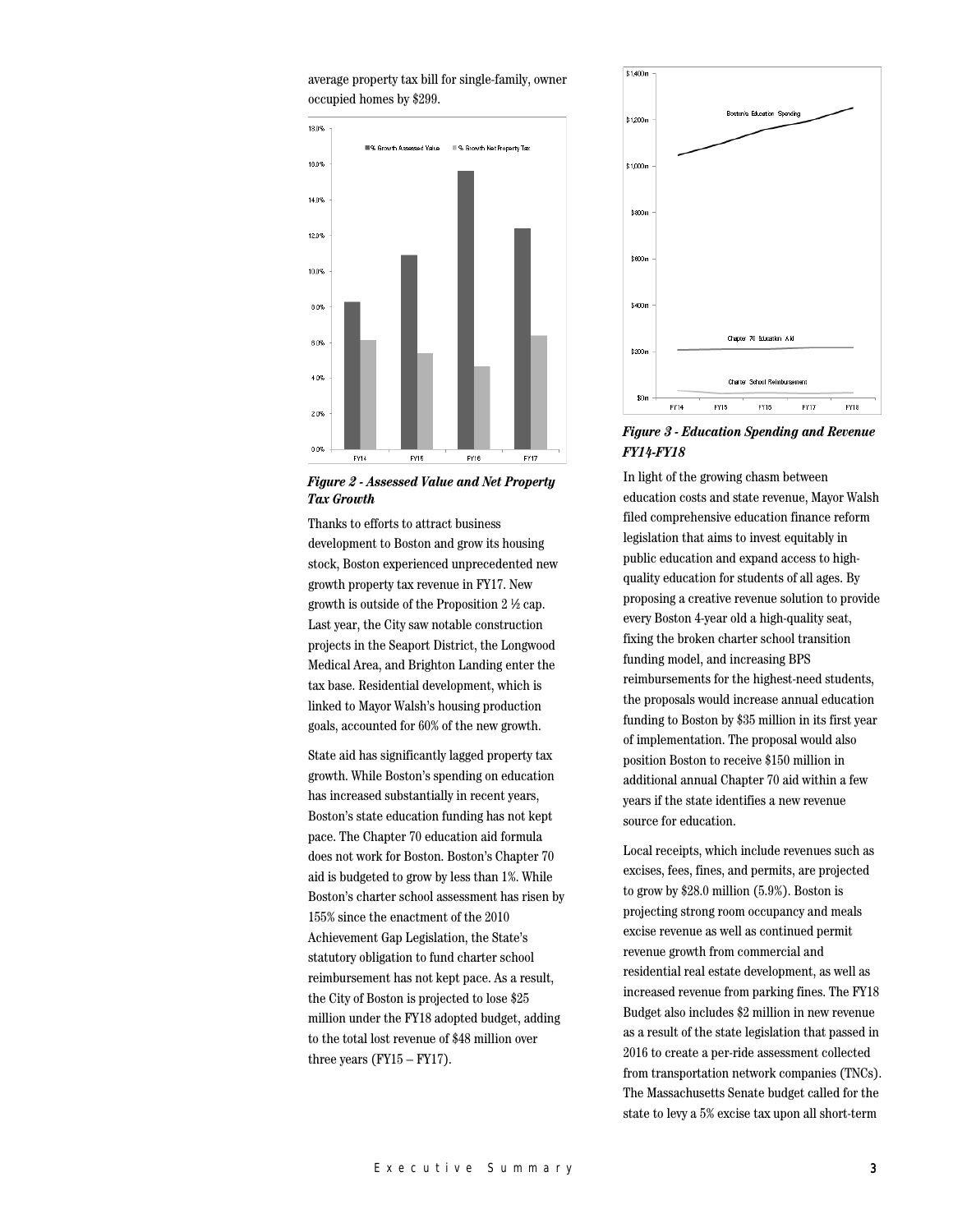room rentals of any length. The proposal also allows Boston to impose a local option room occupancy tax of up to 6.5% in Boston on shortterm rentals and allows the City to collect half of the 2.75% Convention Center Financing Fee on short-term rentals. The FY18 Adopted Budget includes an estimated \$3.2 million in additional Room Occupancy Excise revenue for a partial year of revenue from the short-term room rental tax.

With uniquely limited revenue tools, the City is launching an initiative in FY18 to better maximize the local revenue tools is has. The FY18 budget includes an additional \$9.7 million identified in departmental revenues. In FY18, the Office of Budget Management will initiate a citywide review of collections. The City will also work to maximize federal health insurance reimbursements and revenue recovery efforts.

#### **EXPENDITURES**

FY18 expenditures are increasing by \$148.4 million (5.0%) over FY17 budgeted expenditures. This reflects 4.1% appropriation growth and 8.3% fixed cost growth. Of that growth, 39% is dedicated to education 38% will go to all other City Services (such as Police, Fire, and Public Works) and the Public Health Commission, and the remaining 23% of growth will be consumed by pension, debt service and other fixed cost expenditures.



*Figure 4 - Budgetary Growth by Category*

#### **Education**

Boston's investment in education is growing by \$57.8 million (4.8%), with \$40.3 million more projected for Boston Public Schools and \$17.5 million more going towards charter schools through the state assessment. This increase is in spite of a projected increase of just \$1.3 million in Chapter 70 Education Aid and a charter reimbursement that is projected to be \$25 million underfunded from the state.

At a \$1.061 billion appropriation plus a \$20 million collective bargaining reserve, this marks the largest Boston Public Schools budget in history. With this investment, Mayor Walsh has increased funding for the Boston Public Schools' annual budget by \$143 million since taking office. Funding directed to schools will increase by almost 4%, even before the largest driver of BPS costs, employee collective bargaining increases, are negotiated, a \$25 million increase over FY17.

In FY18, Boston Public Schools is proposing to make important research-backed investments to close the achievement gap. Boston is investing \$14 million to give 15,000 students, from kindergarten through 8th-grade, 120 additional hours of learning time — or the equivalent of 20 more school days a year. By strengthening BPS's commitment to Excellence For All, more students in the fourth and fifth grade will receive the same rigorous instruction and enriched learning opportunities as those in Advanced Work Class (AWC). Boston is also making a strategic \$1.2 million investment to support 3,000 BPS students identified by the district as experiencing homelessness.

Finally, BPS will be providing lower performing schools with a wide-range of differentiated supports, which total over \$16 million. This includes a new \$1.25 million reserve focused on supporting low level 3, 4 and 5 schools with declining enrollment. (Learn more about investments in education below.)

This BPS budget is made possible due to Mayor Walsh's commitment to education funding as well as the Boston Public Schools' efforts to tighten their budget management and identify operational efficiencies in the central office. The BPS Long-Term Financial Plan has begun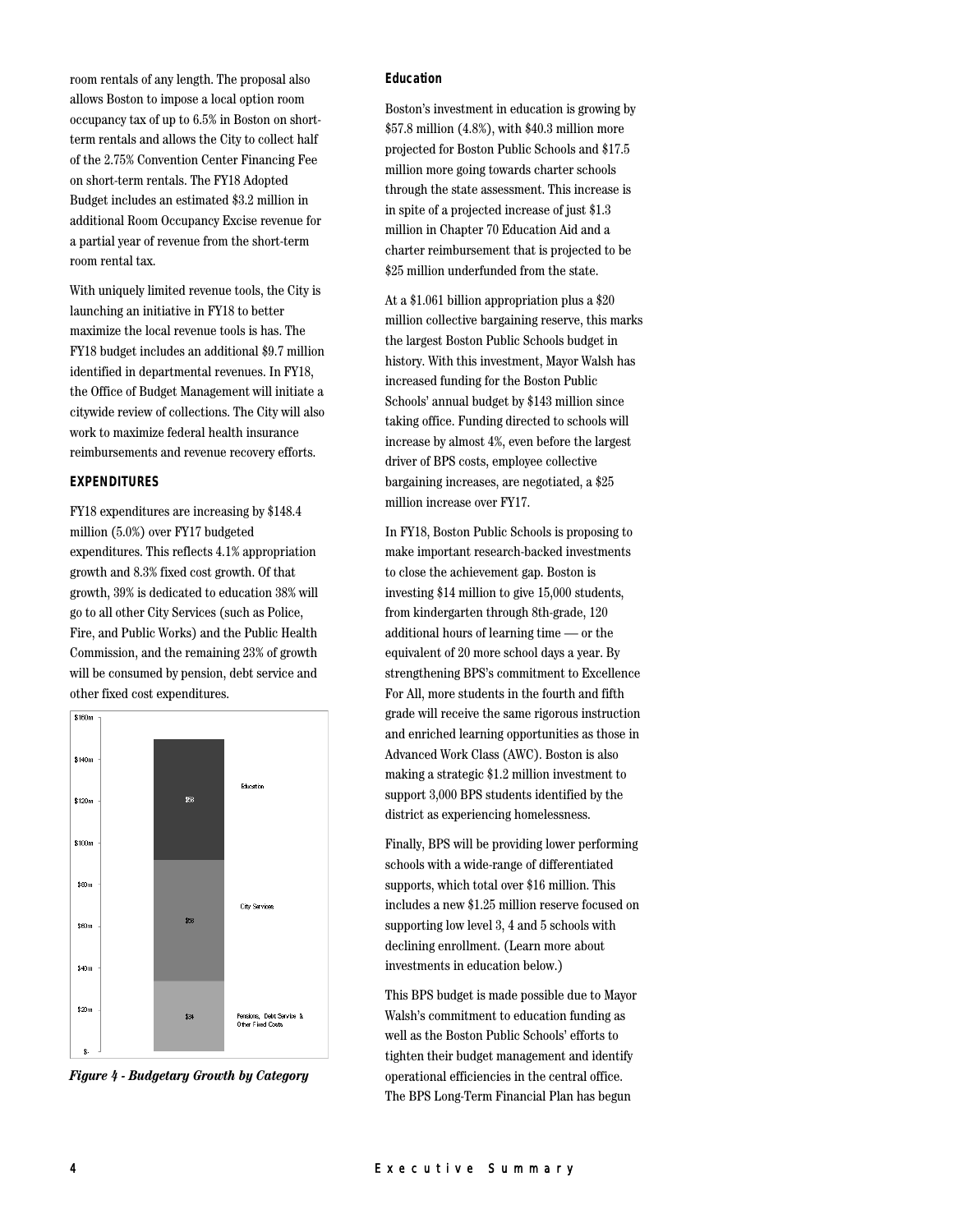to pay off with efficiencies reflected in this budget including \$4.3 million of savings in the Central Office and continued efforts to achieve transportation efficiencies.

#### **City Services**

City Services such as Police, Fire, Public Works, Housing and Public Health are projected to increase by a total of \$56.5 million (4.4%), including funding reserved for collective bargaining. Public safety costs are rising by 3.5% in FY18, primarily driven by the shift of 75 firefighters from a SAFER grant onto the City's operating budget, contractual increases from collective bargaining agreements, and acceleration of the upcoming Police recruit class.

Public Works, Transportation, Housing, Public Health Commission and 38 other departments are increasing by an average of 2.1% due to basic city services contract escalation and targeted investments. Seventeen of these departments will see a reduction in their appropriation in FY18. Because a large number of the City's union collective bargaining agreements are under negotiation, many departments' budgets do not include cost of living salary increases for employees. Instead, that funding is centralized in a \$27 million collective bargaining reserve. In addition, City and Public Health Commission health care costs are projected to increase by \$16.1 million (5%), even after achieving health care cost containment savings.



*Figure 5 – 2.1% Average Growth for Other 42 Departments (Not Education or Public Safety)*

To make targeted investments further detailed below, the City is pursuing smart savings initiatives in the FY18 Budget:

- The FY18 budget continues the public safety and streets overtime reforms launched last year and adds the Parks Department, achieving \$13.2 million in cost avoidance.
- The City eliminated 23 long-term vacant positions in FY18; cumulatively, we estimate the City will see \$5.3 million in costs avoided from inactivating long term vacants over two years.
- Based on health care cost containment reforms achieved in the 2015 PEC agreement, Boston will achieve \$10 million in savings in FY18, \$2.6 million of which are related to FY18 specific changes.
- Since 2014, the City has performed 18,551 streetlight LED retrofits. The FY18 Budget reflects an avoidance of 33.6 mWh, or \$5.8 million in energy costs, directly attributable to this work.
- Thanks to Boston's investment in 20 EMTs in FY17, this year's budget achieves a 10% reduction in EMS overtime and 8% increase in third party billing revenue. These changes will generate a \$4.1 million in net savings for the City in FY18.
- Finally, City Departments and the Public Health Commission include a combined \$4 million in other budget tightening measures in FY18.

With the City's efforts to contain costs combined with Boston Public Schools' Transportation and Central Office savings, the FY18 budget avoids \$60 million in costs.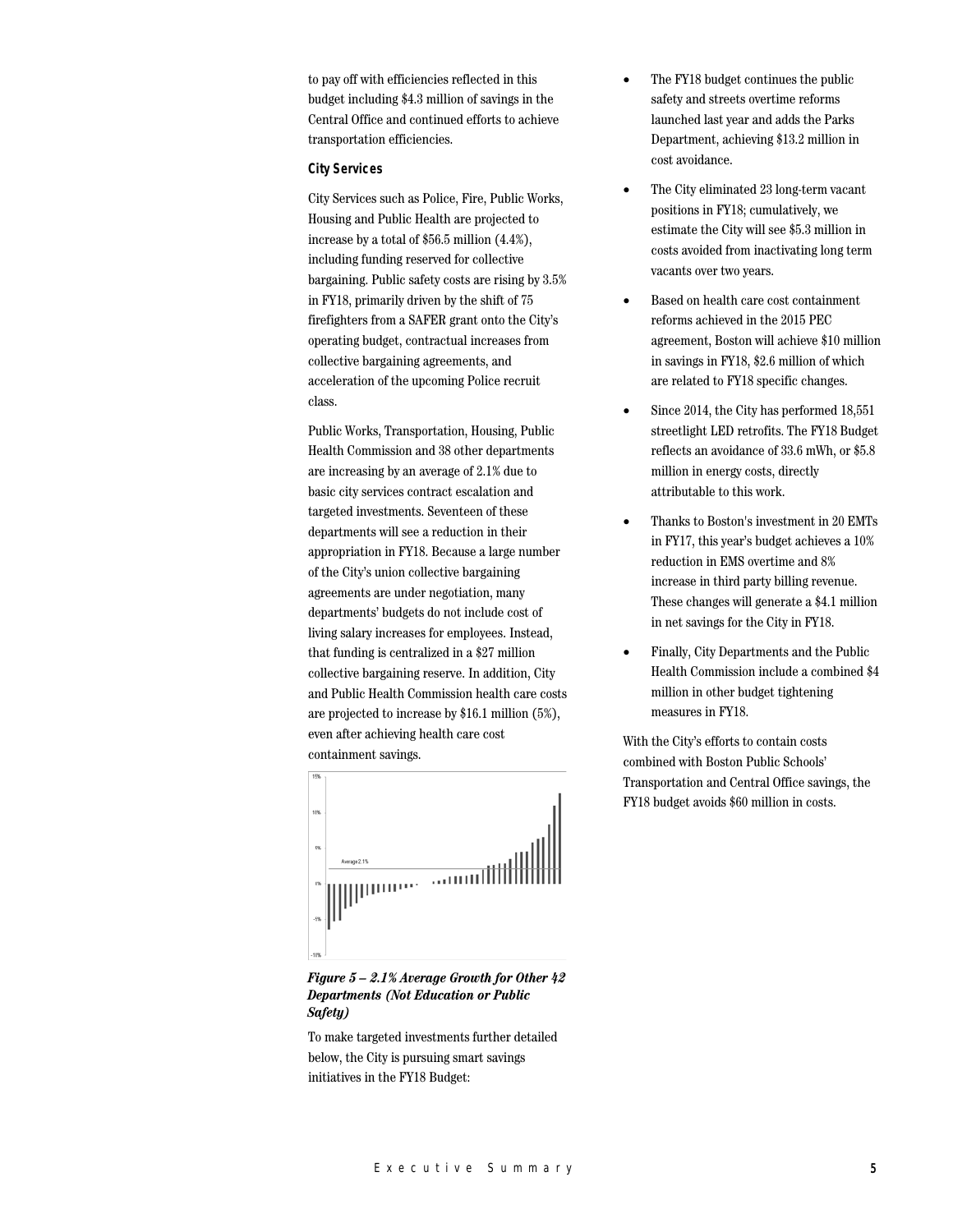



#### **Pension, Debt Service and Other Fixed Costs**

Finally, \$34.2 million (23%) of the budget growth is committed to addressing the City's long-term obligations and paying off debt taken on for school buildings, roads and bridges, police and fire stations, parks, and other public assets.

The City's pension schedule requires an 11% increase this year in part due to generations of underfunding the City's pension obligations, and in part due to a cost-of-living adjustment for its retirees. This budget again dedicates \$40 million toward reducing the City's long term other post-employment benefits (OPEB) liability. Actively addressing the City's long-term liabilities is not only fiscally responsible, it is critical to maintaining Boston's AAA bond rating, which unlocks additional capacity to fund more capital projects.



*Figure 7 - Pension Funding Schedule*

The City borrows every year to support investments in its roads, bridges, school buildings, parks and police and fire stations. Based on its AAA bond rating, the City has continued to benefit from favorable interest rates and its position as an attractive investment. This high bond rating will be integral to unlocking a \$1 billion investment in Boston schools over the next 10 years.

Even with the recent favorable borrowings, debt service costs are projected to increase by \$9.6 million (5.5%) in FY18.

#### **IMAGINE BOSTON CAPITAL PLAN**

Over 14,000 Boston voices shaped the Mayor's vision for Boston in 2030. They envisioned a city that will expand opportunity for all, support a dynamic economy, enhance quality of life, and prepare for climate change*. Imagine Boston 2030* identifies key areas where Boston can take action to enhance neighborhoods' vitality, encourage mixed-use job centers, provide spaces for new housing and jobs as we grow, create a waterfront for future generations, and connect historically underserved neighborhoods to more opportunities.

Mayor Walsh's \$2.09 billion FY18-FY22 Capital Plan moves Boston residents' priorities from idea to action, and invests in creating the city Bostonians imagine for the future. Under the *Imagine Boston 203*0 umbrella, the City is investing deeply in the core goals of *BuildBPS*,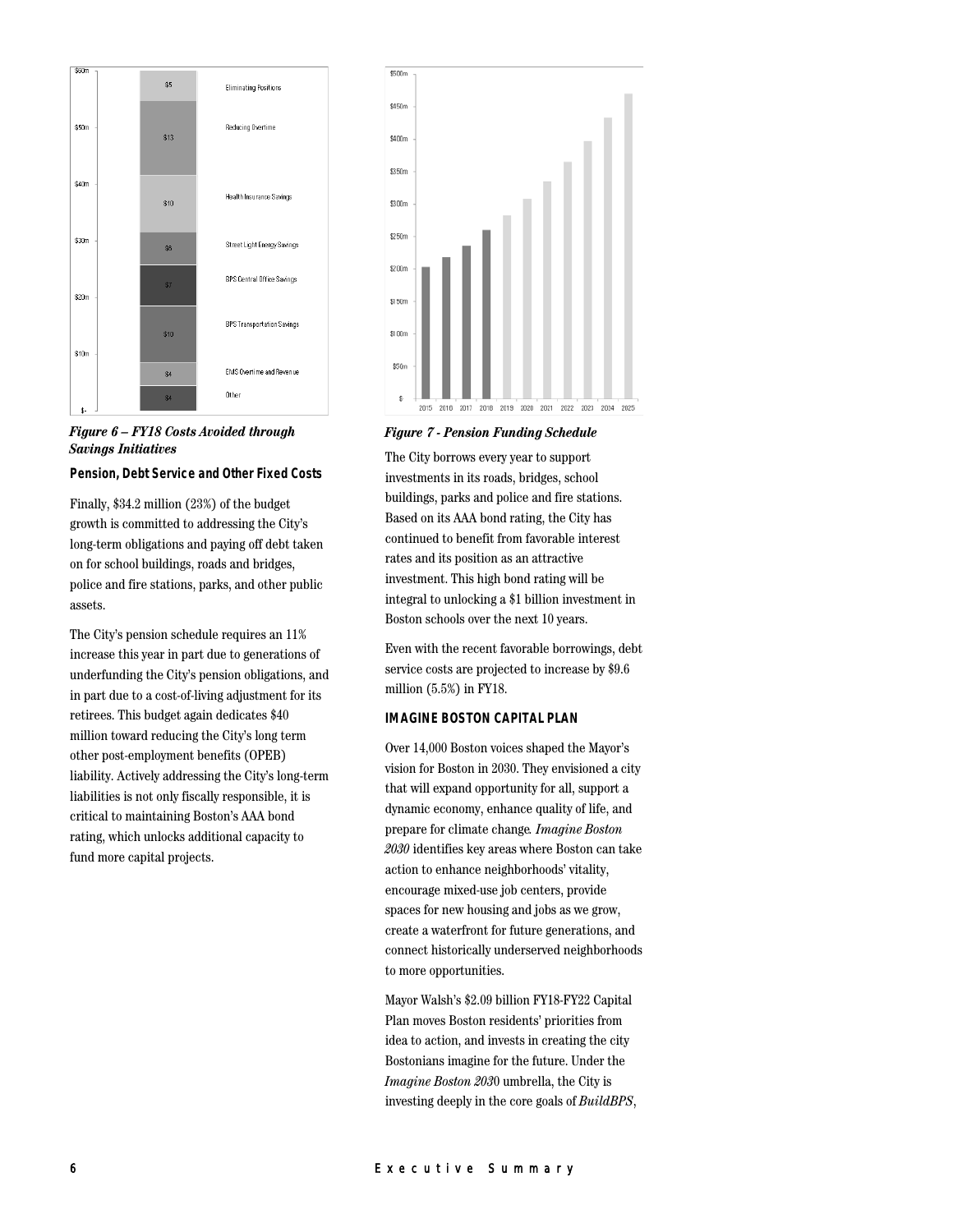*Go Boston 2030*, *Boston Creates*, and *Climate Ready Boston*. An estimated 77% of projects in the FY18-22 Capital Plan are aligned with the City's planning efforts:

- Mayor Walsh committed \$1 billion over ten years to bring Boston's school buildings into the 21st Century, and this Capital Plan launches that investment with funding for 21st Century Classrooms, MSBA Accelerated Repair Program partnerships, completion of projects in the pipeline, and reserves for future projects coming out of *BuildBP*S community engagement.
- Boston, in collaboration with State and Federal sources, will invest \$719 million over the next five years in implementing the core initiatives outlined in *Go Boston 2030*: streets that are safer for all users of our roads and sidewalks, particularly pedestrians and cyclists; travel that is more reliable and predictable; and quality transportation choices that improve access to interconnect our neighborhoods for all modes of travel.
- Through the use of Winthrop Square proceeds, City capital dollars, and leveraging external funds, Mayor Walsh plans to carry out early actions to implement *Imagine Boston 2030's* open space goals, including investing in Franklin Park as a keystone park for the city, completing the Emerald Necklace, and restoring Boston Common to its full vibrancy.
- Boston will prepare for climate change by investing City dollars and outside funding to develop more detailed climate plans for Boston neighborhoods, especially those most at risk for coastal flooding, as recommended in *Climate Ready Boston*.
- The Percent for Art Program, funded for the first time in this Capital Plan, demonstrates the City's leadership and commitment to sustainable funding for the arts by setting aside one percent of the City's annual capital borrowing for the commissioning of public art.

With investments in roads, bridges, schools, libraries, parks, firehouses, and community centers, the Imagine Boston Capital Plan touches each neighborhood and shapes a City that over 14,000 voices told us they want to see.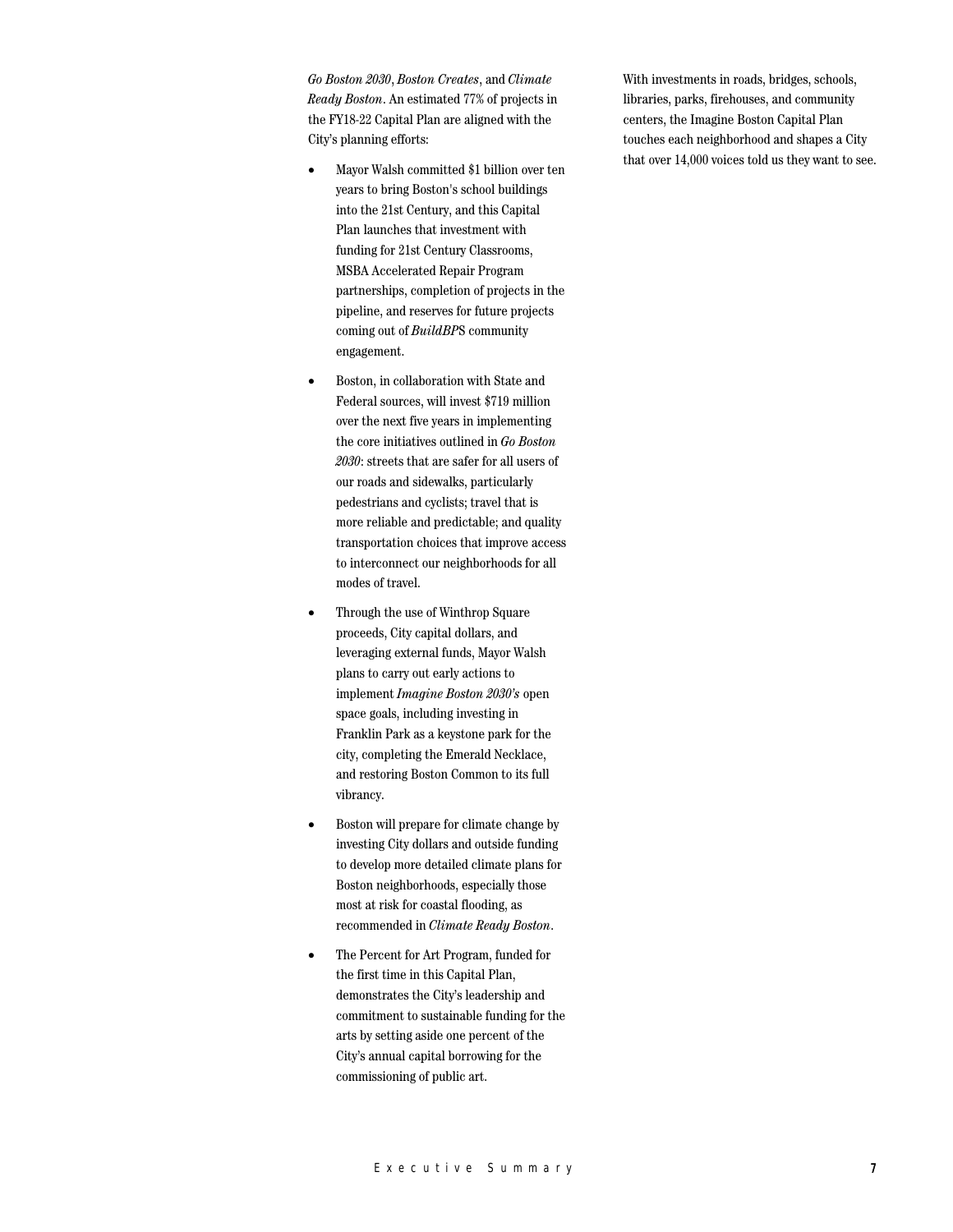# **FY18 BUDGET PRIORITIES: THRIVING, HEALTHY, INNOVATIVE**

Building on Mayor Walsh's record of achieving improved outcomes across the City's services from education to housing, basic city services to the arts - the Mayor is proposing data-driven investments that are aimed at creating a thriving, healthy and innovative city. Operating budget investments are made possible due to the smart savings initiatives the City has pursued since Mayor Walsh's first budget. Through the Imagine Boston Capital Plan, the Mayor is making new capital investments in Boston's schools, roads, bridges, parks, libraries, community centers, fire stations and other community assets to build the City that Bostonians imagined.

## **Education**

## Extending the School Day

A cornerstone of Mayor Walsh's FY18 budget, within which the City has increased funding for Boston Public Schools by \$40 million, is a groundbreaking \$14 million investment in extended learning time (ELT) to allow more than 15,000 additional students in 39 schools to benefit from extended learning time next school year, a strategy that is proven to close opportunity gaps. These students will receive 120 more hours of learning time, or the equivalent of 20 added school days a year. This expansion brings the total number of students receiving extended learning to over 23,000 at 57 schools throughout the District at a total investment of \$18.9 million.

"Above all, upward mobility today requires education. Public schools are the foundation of opportunity in our society. That's why, in the last three years, we have prioritized data-smart reforms that close opportunity gaps and elevate all students," Mayor Walsh, remarked at the Boston Municipal Research Bureau on March 1, 2017.

The extended time will help more students gain valuable learning and enrichment opportunities. Schools with extended learning showed a "statistically significant" positive effect in 5th grade science, 6th grade math, 8th grade science and 7th grade English Language Arts, according to a statewide study in

Massachusetts published in 2012. Students in ELT schools also outperformed their peers in non-ELT schools in growth measurements on all MCAS tests. Teachers in the Mass. ELT program reported that the extended day allowed them to accomplish their teaching goals and cover the instructional material their students need to learn.

## Closing Opportunity and Achievement Gaps

Mayor Walsh and Superintendent Chang are committed to closing opportunity and achievement gaps. Boston has made numerous research-driven investments and reforms in an effort to eliminate the achievement gaps for students of color, English Language Learners, students with disabilities, and students in poverty.

In FY18, Mayor Walsh will continue his successful campaign to expand BPS prekindergarten (K1) seats and make an investment to establish a universal pre-k infrastructure. With an anticipated 100 additional K1 students to be served in FY18, Mayor Walsh will have added 422 K1 seats to BPS since he took office at a total investment of over \$4.3 million. Mayor Walsh has also filed early education finance legislation to close the "quality gap" in pre-kindergarten seats in Boston by investing in programs at BPS and in community based organizations. The Universal Pre-Kindergarten (UPK) taskforce estimates a 1,350 seat gap in Boston between the number of quality seats—roughly 4,000—and the current number of 4-year olds (5,350). To dedicate \$16.5 million to early education, this legislation would redirect the surplus amounts generated by two Convention Center Fund revenues that are produced exclusively in Boston.

BPS will strengthen its commitment to Superintendent Chang's Excellence for All initiative that expands access to rigorous curriculum and enrichment experiences for students, equipping them with new skills such as foreign languages and robotics. By increasing the annual investment to \$2 million, BPS will extend the program to 5th grade in the 13 schools already offering Excellence for All to 4th graders, reaching a total of 1569 students. In FY17, BPS found that Excellence for All was successful in reaching the demographics of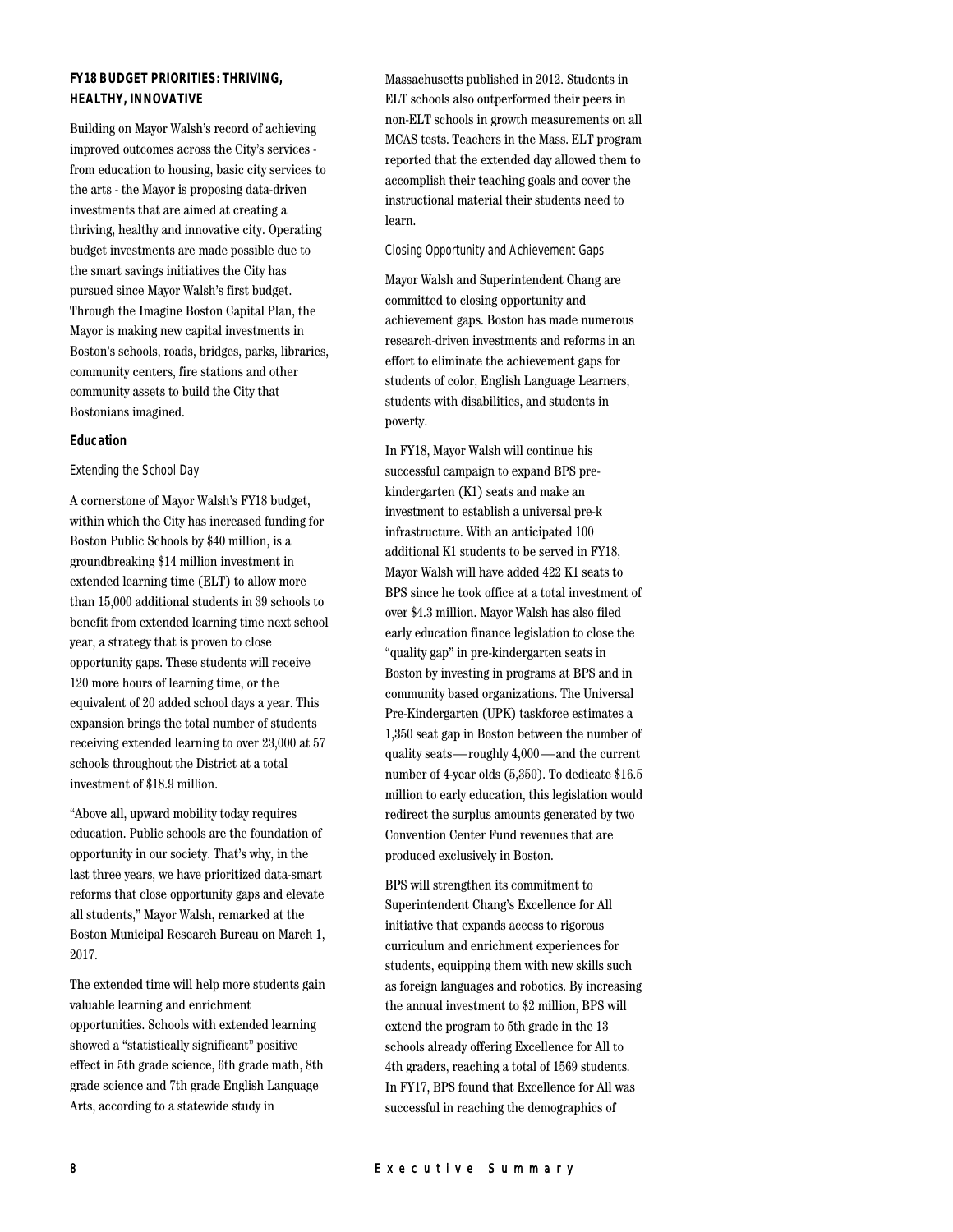students that are currently underrepresented in the Advanced Work Class (AWC) program.

Boston will also continue successful education reforms initiated under Mayor Walsh's administration:

- In 2016, Mayor Walsh launched the Tuition-Free Community College Plan, which offers free tuition to low-income BPS students at Roxbury Community College, Bunker Hill Community College, and Mass Bay Community College. The Tuition-Free Community College Plan is funded by the Mayor's Office of Workforce Development (OWD) within the the Boston Planning & Development Agency, and the Neighborhood Jobs Trust, a public charitable trust funded by linkage fees generated by large-scale commercial building projects in the city.
- The Boston Public Schools' early-hiring initiative provides school leaders with flexibility to put an effective teacher in every classroom. The initiative has also allowed BPS to hire candidates of color at disproportionately higher rates--during the 2016 hiring season, Black and Latino educators were hired by schools at 2.2 and 1.9 times the rate of white educators respectively.

#### Supporting our Students Most in Need

In FY18, BPS will make a \$1.2 million targeted investment that will benefit 3,000 students that have been identified as experiencing homelessness. This investment will empower principals and headmasters to best serve the needs of these students with specialized services and resources that have been proven to be most impactful. In addition, BPS will provide enhanced training for teachers, aides, and administrators, and will assist at the school-site level to ensure that students experiencing homelessness have individualized resources and support to learn successfully in the classroom.

BPS's FY18 budget includes a series of substantial supports –including existing and proposed new investments totaling over \$16 million – that differentially serve the district's highest need students. These include the new proposed investment to support students

experiencing homelessness, state grants for turnaround schools, Academic Response Teams, and a new \$1.25 million reserve specifically targeted at Level 3, 4, and 5 schools. These funds will support lower performing schools, and particularly those with declining in enrollment. BPS anticipates significant funds from this reserve will support Excel and Brighton, which are in the turnaround planning process and will see budget increases at the conclusion of that process.

#### BuildBPS

Mayor Walsh announced a \$1 billion investment to modernize Boston's public school infrastructure, and the *BuildBPS* plan will guide that process. Through a dedication of City capital funds and a strong working relationship with the Massachusetts School Building Authority (MSBA), the plan will more than double the capital spending on BPS facilities over the next decade. Mayor Walsh's FY18-22 Capital Plan begins to implement early action *BuildBPS* initiatives while reserving funding for projects coming out of the *BuildBPS* engagement process.



#### *Figure 8 - Capital Investment in Schools*

The \$13 million *BuildBPS* 21st Century Schools Fund will provide schools with 21st century tools, including new technology and comfortable, movable furniture to promote learner-centric programs, benefit professional development, and provide greater flexibility in current and future learning spaces. Relative to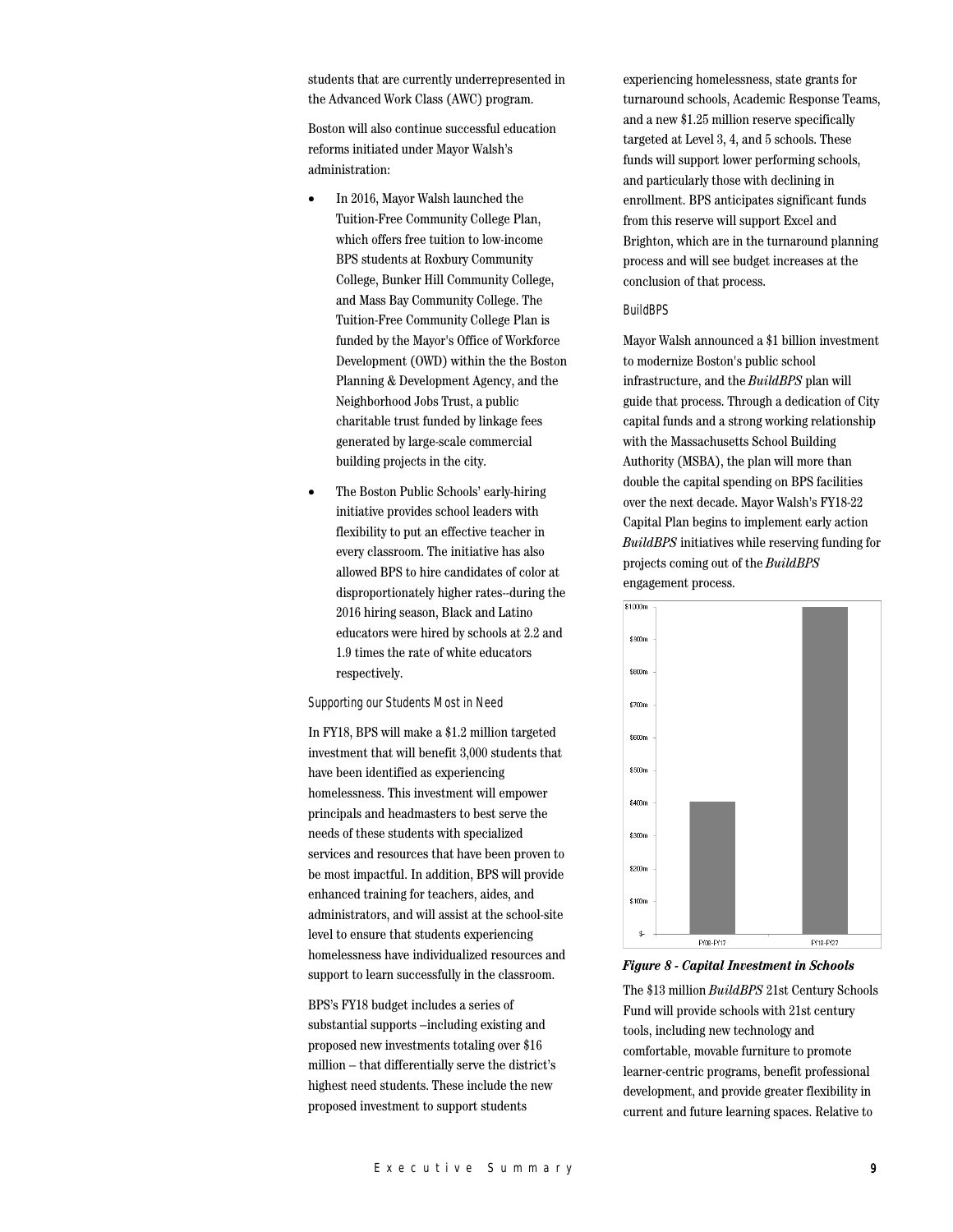larger-scale building renovations and repairs, these upgrades can be done at lower cost and on an accelerated timeline. BPS will create a menu of 21st century packages that schools will be able to select from depending on their needs. BPS will work with school leaders to complete these upgrades in the 2017-18 school year.

Boston has also successfully ramped up its efforts to leverage MSBA Accelerated Repair Program (ARP) dollars to provide much needed improvements to its schools. This summer, Boston will invest \$13.6 million to unlock a \$16.3 million grant from the MSBA to provide seven BPS schools with new windows. In addition, the MSBA has approved a \$6.4 million grant, with Boston providing \$3.4 million in matching funds, to replace roofs and boilers at five BPS schools. The Mayor's Capital Plan sets aside an additional \$24 million over five years to position Boston to further leverage MSBA ARP dollars in the future.

Finally, this Capital Plan allows Boston to invest in BPS projects already in the pipeline:

- Slated to be completed in winter of 2017/2018, the \$73 million Dearborn STEM Academy will open for students in September 2018. The project, which leverages a projected \$37 million match from the MSBA, is designed based upon a project-based learning curriculum, with an emphasis on STEM education.
- Over the next two years, the Eliot School construction projects will be completed. The new \$23 million North Bennet Street building will welcome 5th to 8th graders this fall into a 21st century learning environment while this summer, the final phase of construction will begin at the Commercial Street building.
- The Capital Plan provides for Boston's matching investment in the Josiah Quincy Upper School (JQUS) and Boston Arts Academy (BAA), which are collaborative projects with the Massachusetts School Building Authority (MSBA).

In total, Boston will invest more than \$312 million in BPS capital projects over the next five years, with an additional \$418 million committed for the following five years. When

combined with projected MSBA matching funds, Boston is committing the \$1 billion in BPS capital projects over ten years.

## **Housing**

Implementing Boston's Homeless Action Plan

With the 2015 publication of *Boston's Way Home*, the City's plan to end chronic and veteran homelessness, Mayor Walsh reinforced the City's commitment to the most vulnerable populations in our community. *Boston's Way Home* calls for a single, integrated homeless system, which will not only quickly move homeless individuals from Boston's streets and shelters into permanent housing, but also provide them the support they need to remain stable.

As part of the *Boston's Way Home* and Boston Homes for the Brave initiatives, Boston has housed 842 homeless veterans since July 2014, and put an end to chronic veteran homelessness in Boston. In addition, of all major cities in the U.S., Boston has the second lowest rate of unsheltered homeless veterans. To support *Boston's Way Home*, Mayor Walsh's FY18 budget includes an increase of \$150,000 in federal funds to provide support services for veterans not eligible for VA programs, and an investment of \$50,000 in federal funds to modify the City's Homebuyer Financial Assistance Program to provide down payment assistance to veterans.

Because of its commitment to ongoing investments in housing and services, Boston maintains the lowest rate of unsheltered people experiencing homelessness among all major US cities, and the lowest rate of unsheltered homelessness among individuals with chronic patterns of homelessness. Although the City, working with its partners, has been able to house more than 1,000 formerly homeless individuals in the last two years, Boston also serves as a regional hub for services, which continues to increase the need for homeless housing supports. Mayor Walsh's FY18 budget includes more than \$25 million in both City and external resources to continue the City's efforts to end chronic homelessness and provide supportive housing services to formerly homeless individuals.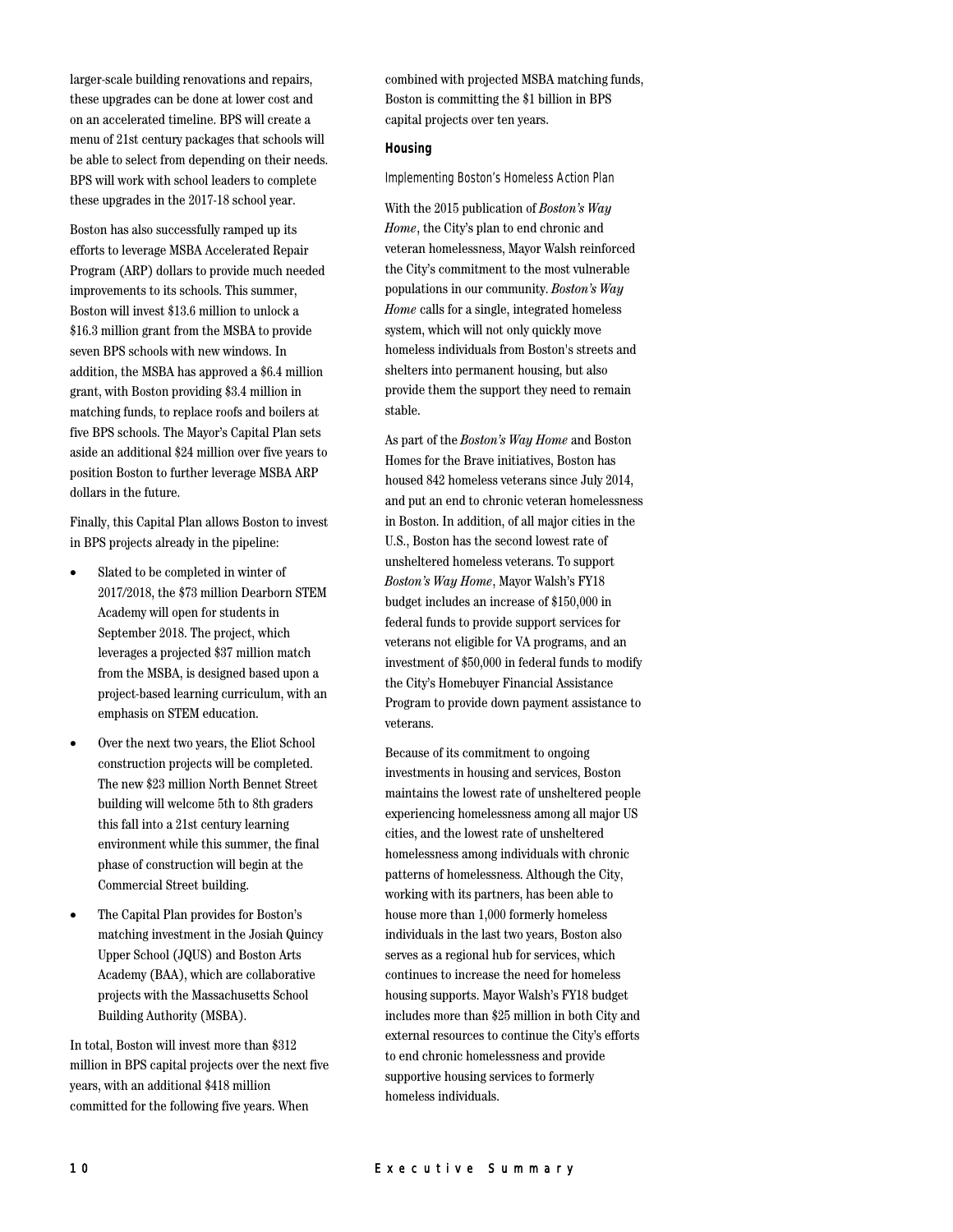#### Improving Homeless Shelter Service and Safety

The Boston Public Health Commission (BPHC) provides food, shelter and other comprehensive services to over 650 homeless individuals each night at its Woods Mullen and Southampton Street shelters. In FY17, the City invested additional resources to enhance service levels at these locations. The investments, which included hiring a mix of coordinators, assistant coordinators, counselors, and security staff, allow BPHC to efficiently operate the shelters on a 24/7 basis and to better assist Boston's most vulnerable population with case management, medical and behavioral health services, career counseling, job training, substance abuse prevention, and housing support.

This funding also allowed for the full implementation of a front door triage system that enables shelter staff to meet with every new guest entering the shelters to conduct an in-depth assessment. This assessment leads to the development of a client-centered plan to exit the shelter system into safe, supported, and stable housing as quickly as possible.

The FY18 budget reflects Mayor Walsh's focus to end chronic homelessness in Boston. As a response to federal funding cuts, the City will provide additional resources to BPHC to ensure that the city's homeless shelters continue to operate 24/7. Moreover, in recognition of the U.S. Department of Housing and Urban Development's "Housing First" approach to ending chronic homelessness, the FY18 budget will support rapid rehousing programs that focus on helping households obtain permanent housing as quickly as possible.

#### Housing a Changing City: Boston 2030

In 2014, Mayor Walsh released *Housing a Changing City: Boston 2030*, the Administration's comprehensive plan to accommodate Boston's rapid growth and stabilize the housing market over the next 15 years. Through the strategies outlined in the plan, more than 19,200 new housing units have already been completed or are currently in construction. This represents 36 percent of the City's 53,000-unit target for 2030.

To ensure all Bostonians benefit from Boston's strong real estate market, in December 2015 Mayor Walsh implemented an executive order to reform the Inclusionary Development Program (IDP). These changes increased the affordable housing contributions required of developers and led to the collection of more than \$21 million in IDP revenue to create affordable housing in the last fiscal year alone.

In addition, as Boston grows, it is important that it grows equitably and prevents the displacement of long term residents. The Office of Housing Stability was established in FY17 to assist Boston residents experiencing housing crises and to expand the array of antidisplacement services that the City offers. Since July 2014 a total of 2,521 households were able to retain their housing as a result of City services such as foreclosure and eviction prevention. In FY18, \$75,000 will be invested in the Office of Housing Stability to enhance initiatives, including offering training for both landlords and tenants, developing a tenant orientation guide, and funding families in need of emergency placement.

To ensure that residents at all income levels are able to obtain housing that is affordable, the City set a goal of creating 6,500 new units of housing for low-income, non-elderly households. Currently, the City is running above or near target in both low-income and extremely lowincome housing production. Low-income senior housing, currently running at 66 percent of target, is expected to increase substantially in the year ahead due in part to the annual \$7.25 million general fund investment in housing. This includes the City's first line item for elderly housing production, which Mayor Walsh introduced in FY16. Combining these general fund dollars with federal grants, state grants, and developer fees allows the City to leverage a wide variety of sources to invest in the creation and preservation of affordable housing citywide.

To solve the challenges of creating middle income housing in Boston, Mayor Walsh created the Housing Innovation Lab in 2015, bringing design thinking and innovation to solving these issues. The lab's work has led to the adoption of Boston's first density bonus program, which will yield hundreds of privately financed affordable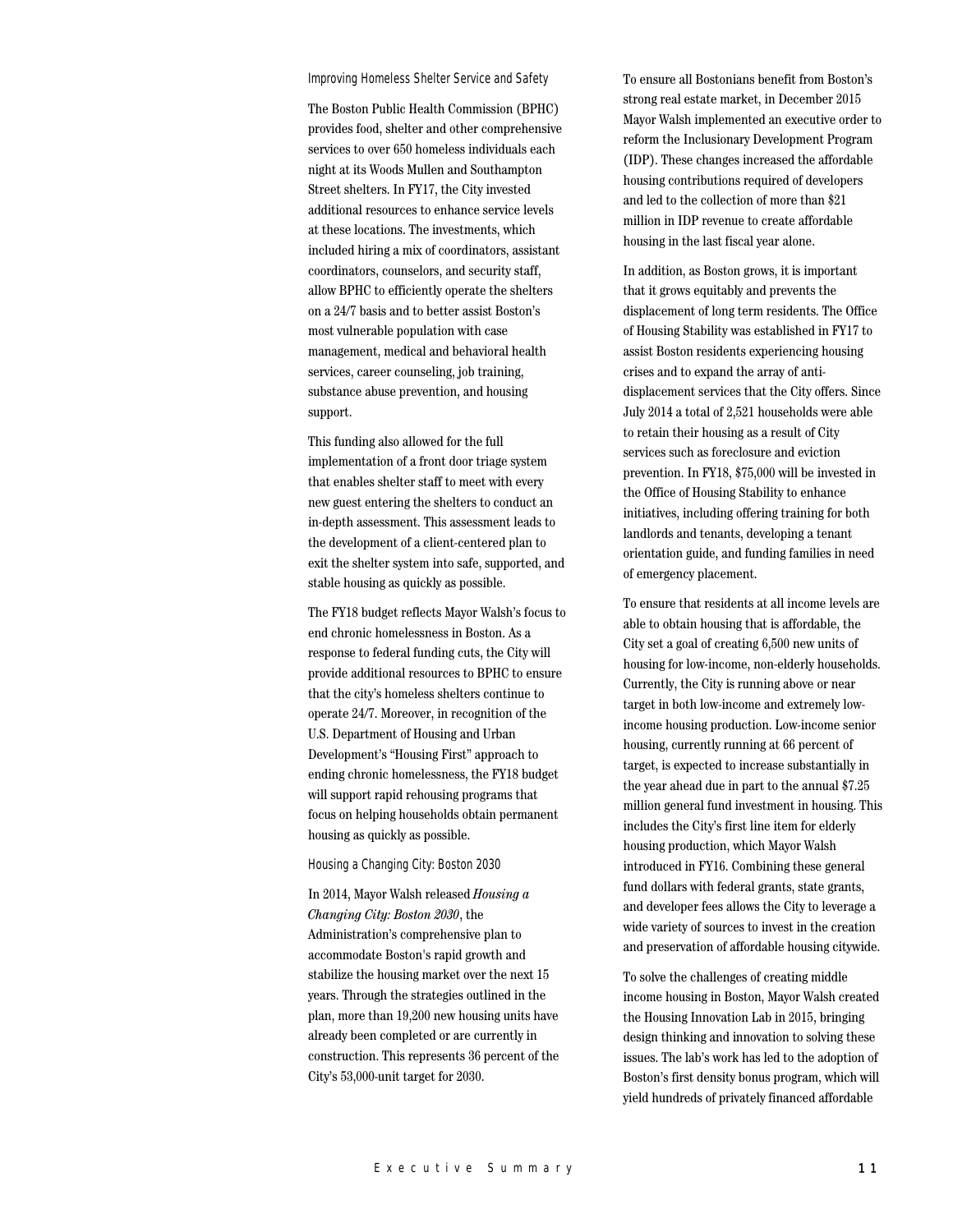housing units; the launch of a compact living development competition on City-owned vacant land; and support for an accessory dwelling units policy. As grant funding for this program is exhausted, the City will invest \$97,500 in general funds to maintain the operation in FY18. The Lab will continue to serve as an internal think tank to develop recommendations to address the City's housing crisis and implement Mayor Walsh's housing plan.

On November 8th, Boston's voters approved the adoption of the Community Preservation Act (CPA), a program created by the state of Massachusetts to enhance livability and quality of life in the cities and towns that vote to adopt it. A projected \$20 million per year will be used to create affordable housing, preserve open space and historic sites, and develop outdoor recreational opportunities. In FY18, a Community Preservation Committee will be established, and will be responsible for making recommendations on CPA projects to the City Council.

## **Prosperity and Equity**

# Advancing Racial Equity, Diversity and Economic **Mobility**

In 2015, Mayor Walsh appointed Boston's first Chief Resilience Officer to lead the City's efforts to develop an integrated Resilience Strategy that will help Boston thrive in both good and challenging times. While this strategy will address a wide range of issues, achieving racial equity has emerged at the very core of Boston's efforts to build resilience. Boston is bringing conversations about racism, healing and policy work into its neighborhoods. The FY18 budget replaces Rockefeller Foundation grant funding ending in FY18 and will allow the Mayor's Office of Resilience and Racial Equity to continue efforts in developing and implementing an integrated Resilience Strategy that will help Boston diversify its workforce, create shared prosperity by exploring ways to impact economic mobility, close achievement gaps, and work to address systemic and generational challenges to racial equity.

Additional resources for the Mayor's Diversity Office will fund a proactive recruitment

campaign that includes a series of job fairs and an enhanced matching tool for potential applicants and postings. The budget for the Diversity Office will also support an internal employee development program to help employees achieve an undergraduate degree tuition free, by partnering with local universities.

The new Digital Equity Pilot Grant Program will explore ways to address digital equity gaps in the City of Boston. Roughly 15% of Bostonians lack internet access at home. This limits access to educational, employment, and civic engagement opportunities. By providing seed funding for programs that help get more people online, the City hopes to identify promising strategies that can attract outside funding and help create a City where everyone has the tools and skills they need to succeed in the 21st century.

#### Recruiting a Diverse Police Force

In November of 2016, Mayor Walsh and Police Commissioner Evans swore in the first class of police cadets since 2009, a training program for Boston's youth seeking a career in law enforcement. Building on the success of recruiting a diverse class of 42, which included 74% cadets of color and 36% female cadets, Mayor Walsh's FY18 budget adds another class, for a total of about 60 cadets.

This addition of 20 cadets provides a stable pipeline of diverse young people for future police officer classes. Once cadets have served for two years (and pass other requirements), they are eligible to join the next police recruit class. Up to 30% of a given recruit class can be made up of cadets, thus providing a route for local young people to join the force. The current class of cadets will be eligible to join the recruit classes of FY19 and FY20, while the FY18 cadet class of 20 will be eligible to join the recruit class of FY21.

#### **Streets**

## Launching Go Boston 2030

Mayor Walsh's FY18-22 Capital Plan, drawing on City, State and Federal sources, will invest \$719 million over the next five years in implementing the core initiatives outlined in *Go Boston 2030*. Under *Go Boston 2030*, Boston will strive for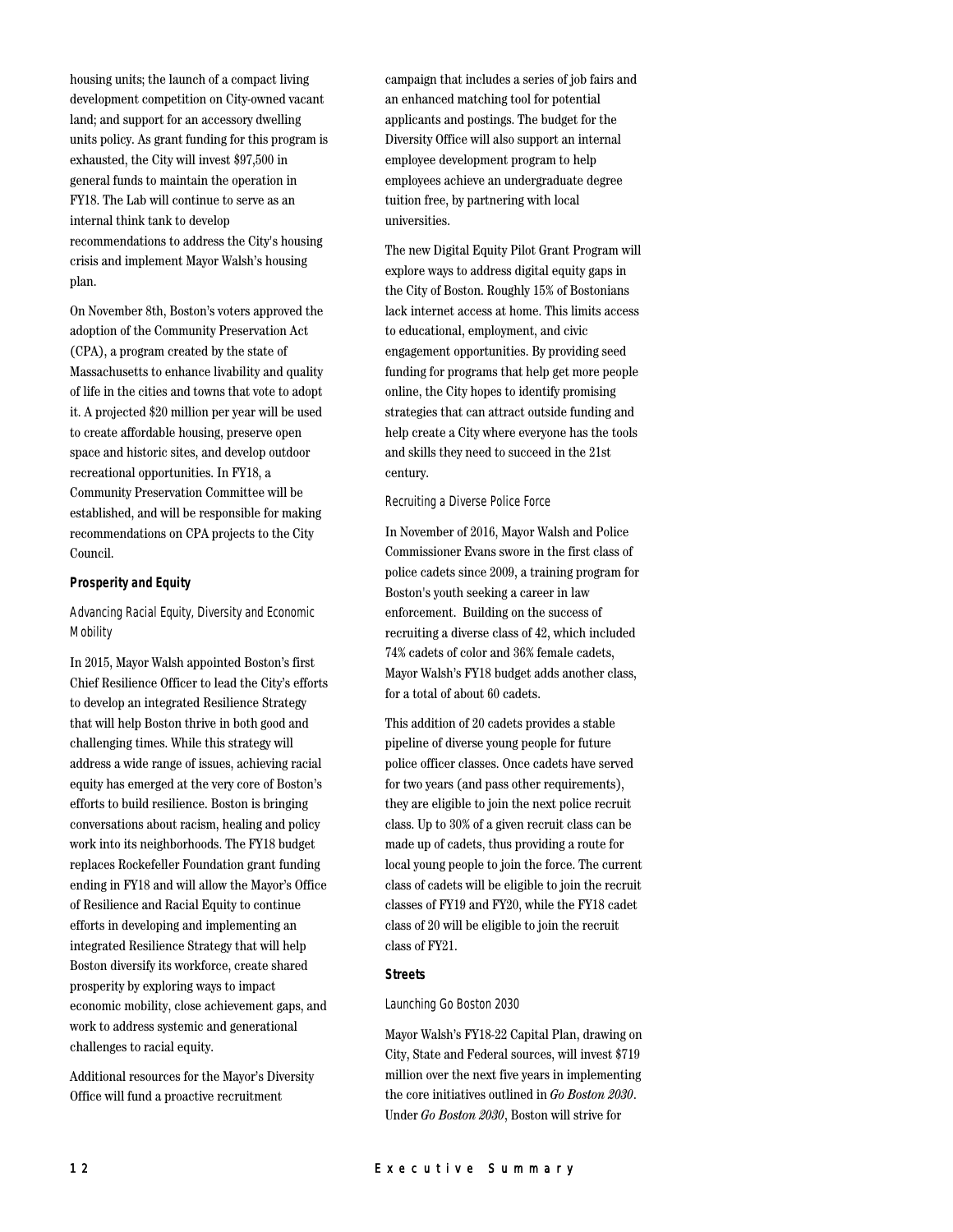streets that are safer for all users of our roads and sidewalks, particularly pedestrians and cyclists; travel that is more reliable and predictable, and quality transportation choices that improve access, to interconnect our neighborhoods for all modes of travel. Driven by these core goals of safety, reliability, and access, the capital plan focuses on the following key investments:

- Launches a citywide, multi-year campaign to bring all crosswalks, lane markings, and bike lanes into a state of good repair.
- Continues the City's \$4.1 million annual investment in Vision Zero to make targeted safety improvements at corridors and intersections with known safety challenges, and to traffic-calm residential streets.
- Improves access and safety for those visiting our Main Street business districts on foot and on bicycles including Hyde Square, Central Square and Dudley Street.
- Starts the transformation of the City's upgrade to the next generation of traffic signal technology, with an initial focus on some of our busiest corridors and bus routes. This will mean fewer delays for everyone and better coordination across signals.
- Focuses on adding protected bicycle lanes on every "Great Streets" project, including Melnea Cass Boulevard and Commonwealth Avenue, and on Multi-Use Paths such as the Fenway-Roxbury Connector, all complemented by continuing the \$900,000 annual investment in the Strategic Bike Network.
- Funds a multi-year program to create improved and - in many cases - signalized intersections in some of the more challenging locations in the City. This includes the Father Hart Bridge/Wolcott Square area in Hyde Park.
- Puts the City on a sustainable capital program to maintain bridges, roads, sidewalks, off-street paths, street lighting, and building facilities essential to the high-quality delivery of services.

#### Keeping Boston Streets Clean and Safe

As part of the Mayor's focus on basic quality of life issues, the FY18 budget invests in making sure that city streets in every neighborhood are clean. To enhance service levels for all of Boston's neighborhoods, the FY18 budget includes additional resources for the hokey program, where City hokeys (street cleaners) patrol neighborhoods, empty out litter baskets, and pick up trash around the City. This investment will fund an additional six full time hokeys, allowing the department to staff one hokey in each of Boston's ten Public Works Districts.

To improve safety and expand access to our streets, Boston is launching a citywide, multiyear campaign to bring all crosswalks, lane markings, and bike lanes into a state of good repair. As Boston works to expand access to make Boston's neighborhoods interconnected for all modes of travel, including driving, cycling, and walking, it is important to ensure that our roadways are designed to maximize the safety of such modes of travel. Clear lane markings including crosswalks, "Don't Block the Box" markings at key intersections, and well marked bike lanes with appropriate insignia all help to reduce collisions, making our roadways safer for all users.

To ensure Boston's neighborhoods remain clean two additional graffiti buster positions were added to the budget based on an increase in demand for graffiti removal services that was identified through the CityScore constituent service tracking system.

This FY18 budget builds on past investments in basic city services that have improved quality of life in Boston. As a result of accelerated resurfacing and sidewalk repair in FY17, the percentage of requests for sidewalk repairs addressed on time (within 48 hours) increased from 66% in December 2015 to 85% in December 2016.

## **Open Space**

Implementing Imagine Boston 2030's Open Space Goals

Mayor Walsh has made commitments key to implementing *Imagine Boston 2030*'s open space goals. Franklin Park renovations are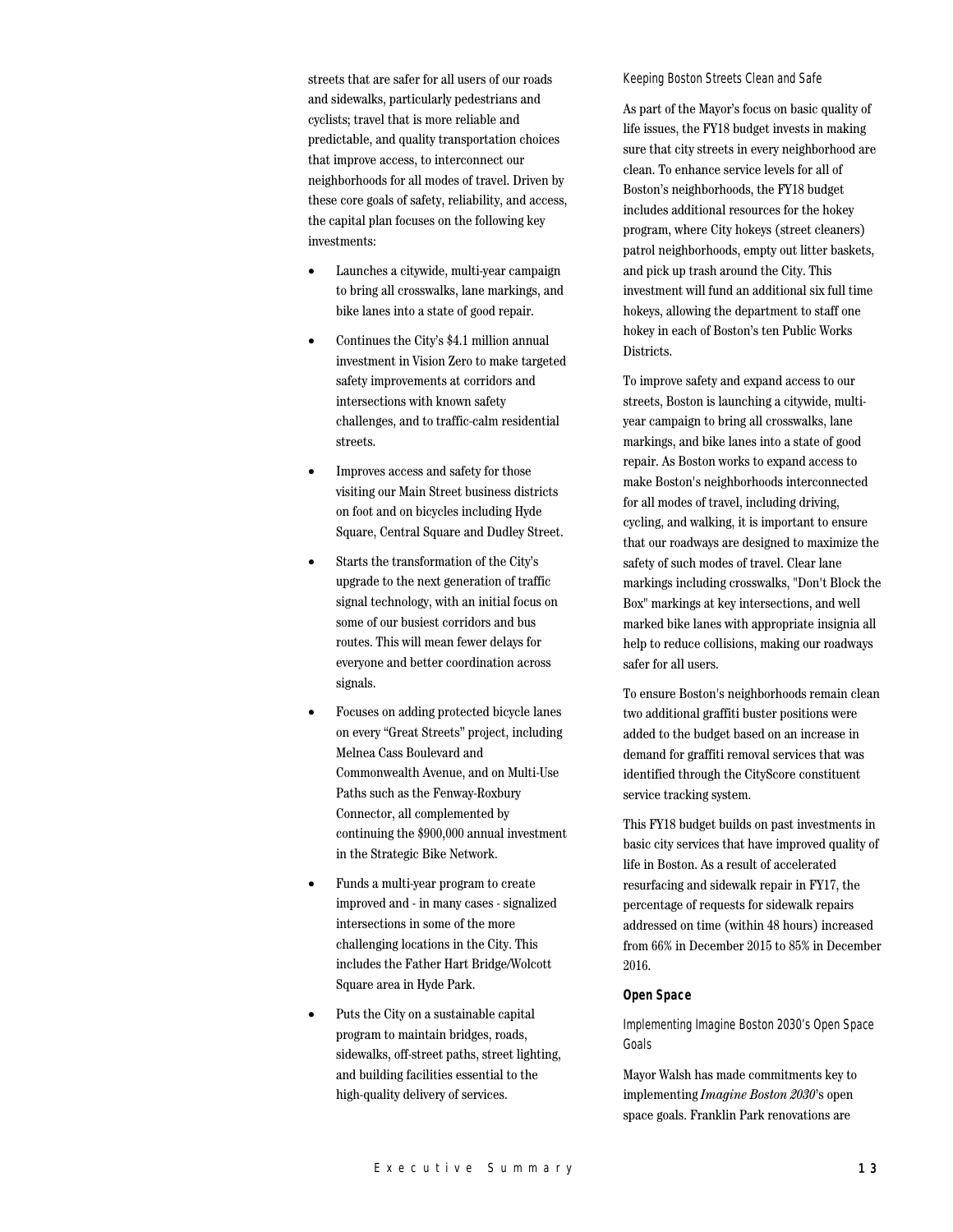already underway with investments in its pathways. Renovation of its sister park, Harambee, for active recreation and commitment to caring for its tree canopy, is also underway. Mayor Walsh has also committed to a \$28 million investment from the sale of the Winthrop Square garage to fully renovate Boston's largest park, which borders multiple neighborhoods. Special emphasis will be made on access to, and activation of, arguably Boston's most important natural resource.

These improvements, combined with the current master planning of Moakley Park, serve as anchor projects to launch the city's efforts to complete the Emerald Necklace. Originally envisioned by the Olmsted Corporation in the 1890s, the completion will be a community-led modern interpretation of a green street, increasing connections in underserved areas of our city.

In addition, Mayor Walsh has committed \$28 million from the Winthrop garage sale to augment the current historic levels of investment in Boston Common to fully renovate America's First Park. Major tourist destination, cultural beacon, and neighborhood park, Boston Common is one of the most treasured green spaces in the world. This investment will ensure future generations will enjoy the park in its full vibrancy.

#### Ensuring Accessible and Equitable Parks

Last year, Mayor Walsh announced Parks First, a comprehensive initiative ensuring that Boston's open spaces are among the nation's most accessible and equitable. In FY18, Boston will continue its commitment to achieving these goals through investments in excellence in design and management. To date, the Walsh Administration has increased the Parks Department's operating funding by \$4.1 million or 23% and dedicated over \$240 million in capital funds to Boston's parks.

The reconstruction of pathways at Franklin Park will continue this year and be completed by fall 2018. Mayor Walsh will extend his commitment to usage and safety of the Emerald Necklace with a \$4.8 million pathway improvement around Jamaica Pond. From the annual lantern parade, to the thousands of

children who learn boating, to the endless parade of walkers and joggers enjoying the 1.5 mile loop for recreation, Jamaica Pond is a singular urban park experience. Across town, a renovation of Paul Revere Mall in the North End will ensure that this historic park is a welcoming and inviting place for residents and visitors. The Paul Revere monument, along the Freedom Trail, is one of the most photographed sculptures in Boston. This renovation will include restoration of the fountain and monument, accessible pathways, landscaping, and utility work.

Ninety-seven percent of Bostonians live within a ten-minute walk of a park, but those spaces are only truly equitable if they serve the diverse needs of all our residents. Mayor Walsh recognizes the need for inclusive design and has created robust budgets for park renovation projects at Martin's Park in the Seaport, Smith Playground in Allston, and McConnell and Garvey Parks in Dorchester. FY18 will bring the beginning of the renovation of the 45-acre Harambee Park. The investment will include environmental improvements, pedestrian pathways, field renovations and entrance improvements transforming Harambee into a premier example of community-led comprehensive planning.

Boston has routinely invested in its street trees. FY18 will see a renewed commitment with new funds allocated for the care of our park trees. Often Boston's largest and most mature, these trees are also our most active in urban cooling, CO2 capture, promoting air and water quality and fighting topsoil erosion. This investment is critical to *Climate Ready Boston*.

Starting in FY18, Boston will invest in a rotation of small renovations to neighborhood ball fields to keep them safe and playable. Between major renovations, problems such as holes in batters' boxes and unlevel fields can build up due to consistent usage. This investment will allow the Parks Department to aerate, edge, top dress, seed, and level ballfields every 5-7 years on a rotating basis.

This new investment builds on the Mayor's commitment to excellent parks. During his administration, he has improved park maintenance and safety and expanded the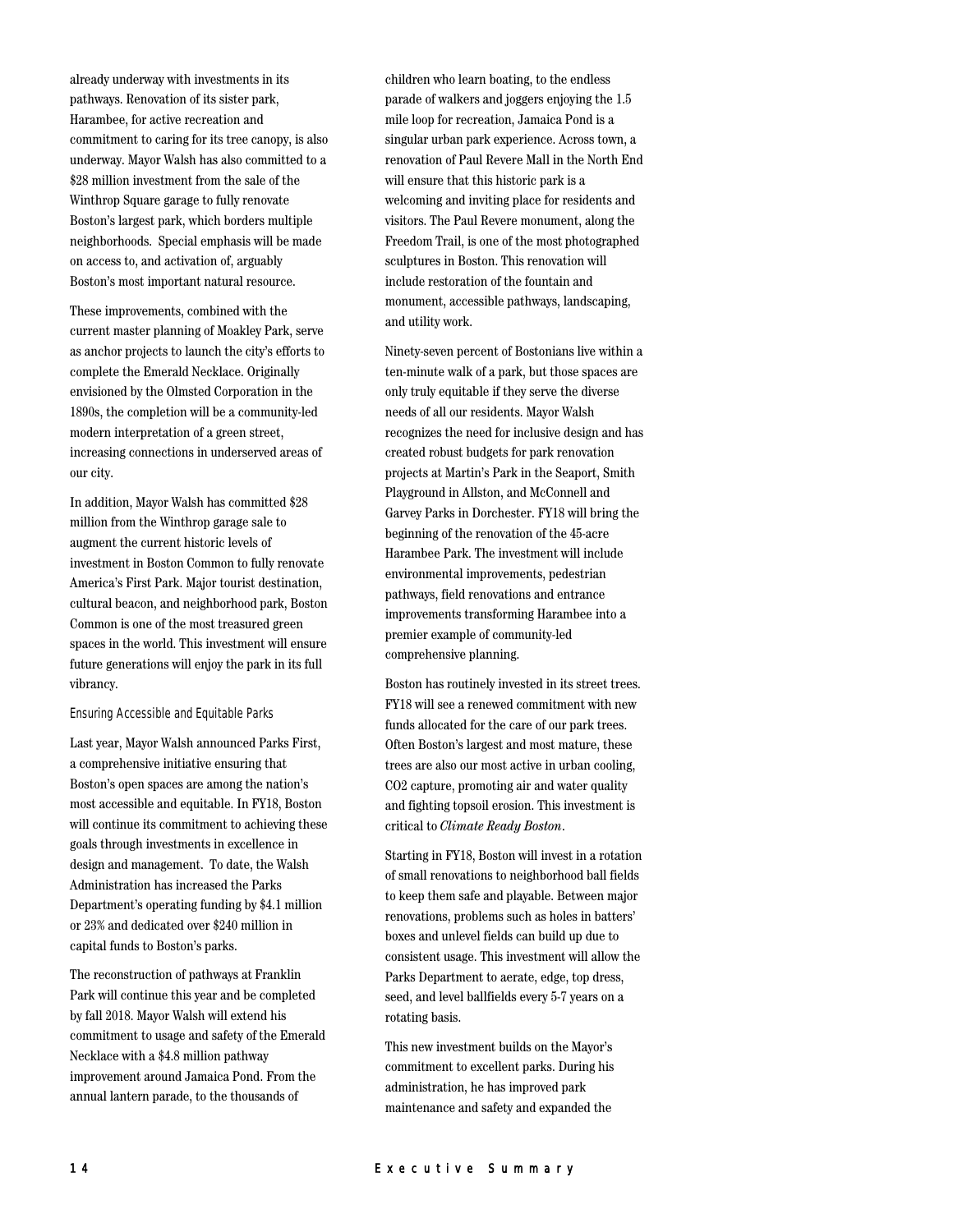Parks Department's recycling program. This year, Boston will continue to expand recycling into three signature parks, providing Bostonians with an opportunity to act as stewards of their environment and complement the city's *Climate Ready Boston*. Mayor Walsh also returned the Recreation Division to the Parks Department. With that change the Parks Department has increased its free programming from 187 events to 820 in three years. Nearly all of these events are focused on engaging youth in Boston's open spaces.

#### **Energy and Environment**

#### Preparing for Climate Change

As part of Boston's implementation of *Imagine Boston 2030*, Mayor Walsh's FY18-22 Capital Plan includes investments to support a healthy environment, reduce energy consumption and greenhouse gas emissions, and prepare for climate change. Leveraging outside funding, the Capital Plan allows for development of more detailed climate plans for Boston neighborhoods, especially those most at risk for coastal flooding, as recommended in Climate Ready Boston. These plans are essential for protecting the safety and vitality of existing residents, businesses, and institutions, and for ensuring the implementation of continued growth and development, as envisioned in *Imagine Boston 2030*.

Through Renew Boston Trust, Boston will undertake renovation projects to reduce City buildings' energy consumption and capture the resulting financial savings. The City plans to finance the program with general obligation bonds payable in part with the financial savings resulting from reduced energy consumption. The City will implement the program through contracts with Energy Service Companies (ESCOs) that will provide financial guarantees that the energy savings generated by the projects will be sufficient to cover anticipated debt service costs.

#### Responding to Demand for Inspection Services

Five additional building inspectors will be hired to meet the growing demand for commercial and residential building inspections. This increase in staffing will result in a reduction of

inspection waiting time for residents and developers alike.

#### Diverting Yard Waste

Two additional yard waste pickups days will be added to meet constituent needs and to divert yard waste from traditional household trash collection.

## **Arts and Culture**

#### Investing in the Arts

The Mayor's Office of Arts and Culture released the City's first cultural plan, *Boston Creates*, in 2016, calling for increased support to Boston's arts and culture ecosystem. The Percent for Art Program, included for the first time in the FY18- 22 Capital Plan, is a critical policy outcome of this planning process. The Percent for Art Program demonstrates the City's leadership and commitment to sustainable funding for the arts by setting aside one percent of the City's annual capital borrowing for the commissioning of public art. Thanks to this commitment, the City will invest \$1.7 million in public art projects in FY18.

The Mayor is continuing groundbreaking arts investments made in FY17 that are key to implementing *Boston Creates*.

The Boston Artists in Residence (AIR) program seeks to embed working artists in City departments and agencies to promote creative thought in municipal problem-solving and project implementation. By deeply integrating artists into City processes, both City staff and the public learn firsthand the multifaceted ways in which the arts engage complex problems and create new opportunities. In FY17, Boston AIR artists were placed in ten neighborhood-based community centers including: South Boston, Roslindale, Mattapan, Hyde Park, Jamaica Plain, South End, Dorchester, Mission Hill, Chinatown, and Roxbury.

In response to artists who felt disconnected from City Hall and sought clarity on how to access City resources, the Artist Resource Manager provides staff support for: permitting, zoning, and other regulatory requirements for arts and culture uses; communicating professional opportunities; and navigating other municipal services.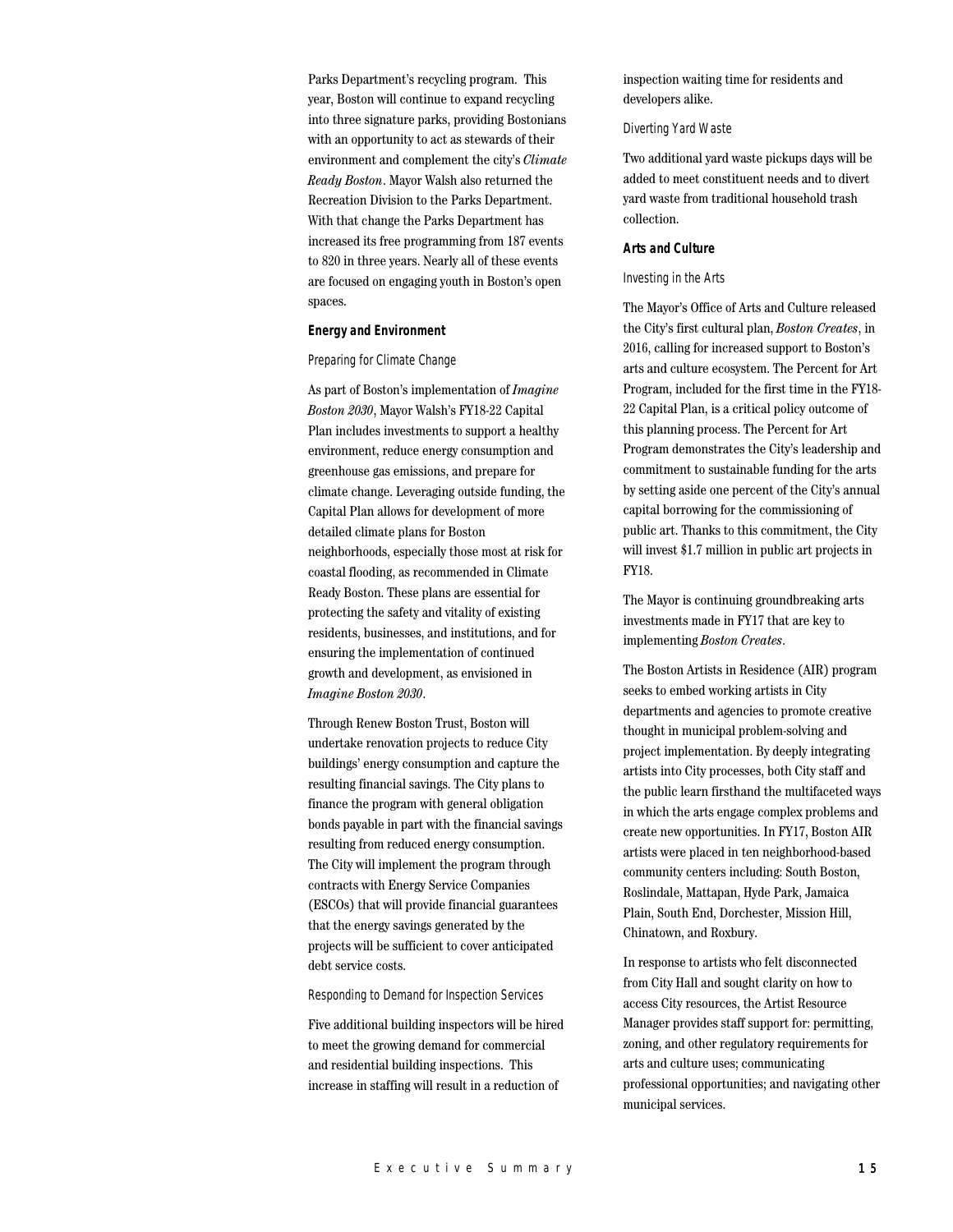The Opportunity Fund is a pilot grant program that offers grants of up to \$1,000 to support individual artists in activities that help them share their work with the public, teach others, continue their professional development, and hone their skills. To date in FY17, over 275 artists have applied for the fund, and 62 have been awarded.

This year, the City will launch an artist fellowship program in response to feedback in the *Boston Creates* process that we identify new funding streams for Boston artists. This fellowship will be aimed at supporting and elevating Boston creatives.

Preserving Boston Public Library's Special Collections

The City will launch a major capital project in FY18 to help preserve the Library's valuable and historic special collections in rare books and manuscripts. This \$15.7 million project will begin with the inventory of the Central Library in Copley Square's Rare Books & Manuscripts Department's nearly 250,000 rare books and one million manuscripts. Over the course of the next two years, the Rare Books Department will receive major environmental and mechanical improvements to better regulate temperature and humidity control of the department's collection storage areas, staff spaces, conservation lab, and public reading room. Ultimately, the project will increase accessibility to the Library's rare books and manuscripts and ensure the collections will be preserved for the future. The project continues the City and the Library's renewed commitment to improve intellectual control, custodianship, and security of its special collections.

#### Building Thriving Community Libraries

The FY18 Operating Budget and FY18-22 Capital Plan continue to demonstrate Mayor Walsh's strong commitment to revitalizing branches throughout Boston's neighborhoods. Since the Chinatown Branch was torn down in 1954, Chinatown has remained without its own library location. Reestablishing a branch in the neighborhood has been a high priority for members of this community, and under Mayor Walsh's FY18 budget, library services in the neighborhood will be restored to Chinatown

after 54 years. With this reinstitution, the community will have easy access to many valuable services, including a community gathering space, a place for teens and children to study and learn, and a location to access critical 21st century services, including internet and computers.

In FY18, the Mayor's Capital Plan launches projects for new or renovated spaces at the Uphams Corner and Fields Corner branches. It also includes funding for new smaller scale facilities improvement projects, including interior updates at the South End, Lower Mills, and West Roxbury branches, and landscaping and exterior space upgrades at the South Boston Branch.

In FY18, construction will begin at the Dudley Branch. This \$14.7 million project includes reorienting the entrance to reconnect it with the heart of Dudley Square, interior renovations to improve connections between the building's spaces, and enhanced community and programming space so the branch can better serve the many people who utilize this important resource.

The Capital Plan supports design activity at the Roslindale and Adams Street branches in the upcoming year as well. The recently completed programming study and community process for the Adams Street Branch resulted in recommendations for new construction that will expand the building footprint, add new meeting rooms, provide an enhanced teen space, and create redesigned outdoor spaces.

## **Health and Safety**

Improving and Expanding Addiction Services

Throughout his Administration, Mayor Walsh has dedicated increased resources for helping those in need of substance use and addiction supports, including the addition of 55 clinicians, outreach workers, homeless caseworkers and coordinators and other recovery staff at the Boston Public Health Commission (BPHC). In August 2015, he created the Mayor's Office of Recovery Services (ORS), the first municipal office in the U.S. solely dedicated to addressing substance use and addiction. In the past year, ORS initiated a partnership with Boston Fire, Police, & Emergency Medical Services (EMS) to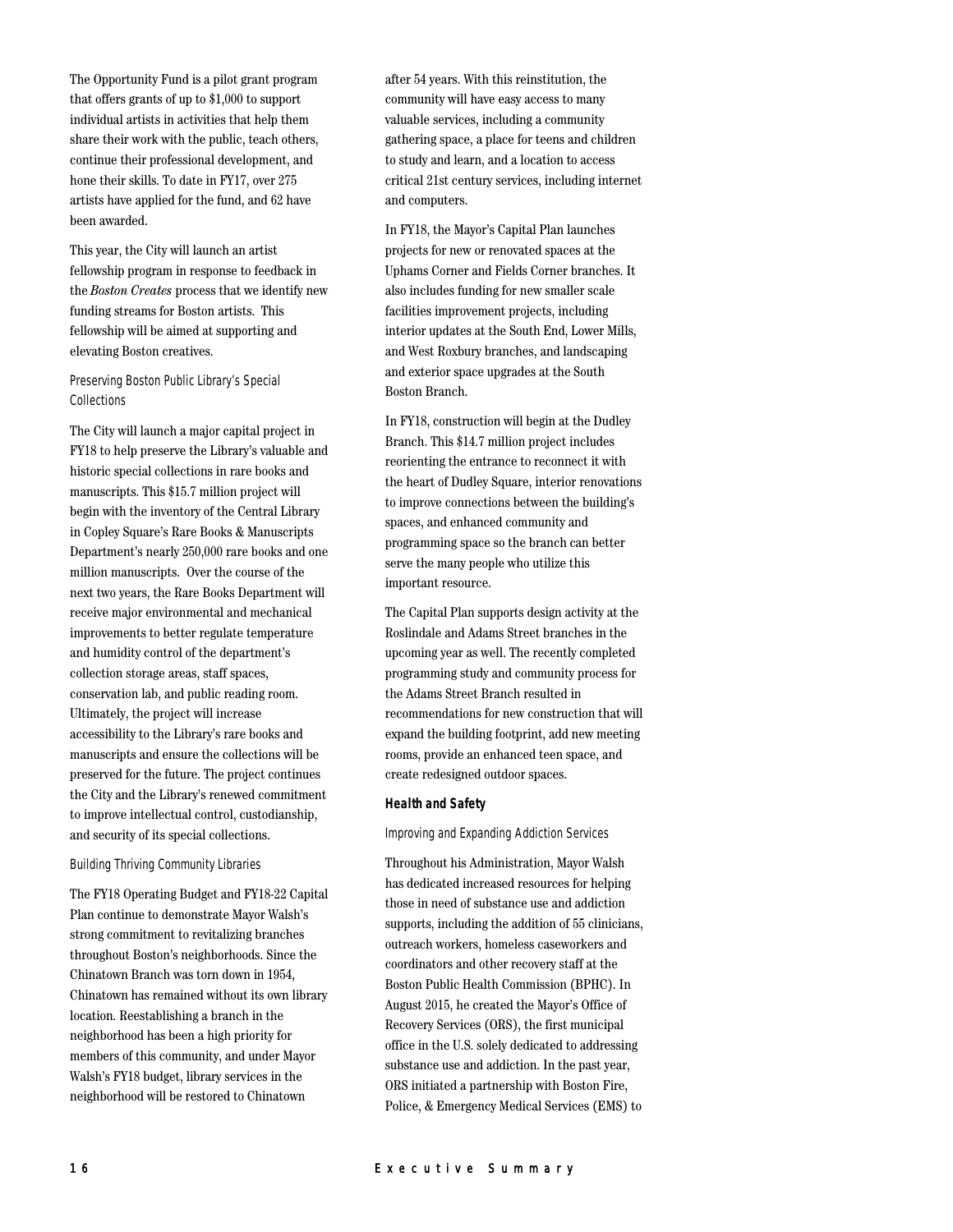provide recovery resources to residents following overdoses and teamed up with UMass-Boston to support its Student Recovery Communities.

Last year, the Mayor launched 311 for Recovery Services, the City of Boston's new hotline support system designed to help people struggling with substance use and addiction to access recovery resources. The investment linked 311 service with the PAATHS (Providing Access to Addictions Treatment, Hope and Support) Program, a one-stop shop for individuals, families, community partners, and other treatment providers looking for information about, or access to, addiction treatment services. Due to this investment, PAATHS has seen a 50% increase in calls and a 74% increase in walk-ins, while the number of new patients accessing services has doubled.

In FY18, the City will build on the success of the PAATHS program and enable it to expand services to evenings and weekends. This new investment, which includes funding for three Public Health Advocates, a Clinician, and a Program Director, allows the program to remain open until 7:00 pm on weekdays and from 9:00 am to 4:00 pm on weekends.

#### Keeping People Safe

Public safety will be increased by doubling the capacity of the Mobile Sharps Team in the Public Health Commission to pick up improperly discarded hypodermic needles. Over 20,000 needles were collected by the team in 2016.

By adding four new mental health clinicians to the Boston Emergency Services Team (BEST), the clinicians and co-respond with the Boston Police to help people exhibiting signs of mental illness and diverting people from arrest to mental health resources.

#### Supporting Our Youth

In FY18 the Police Department will pilot a new Youth Development Grant to complement the City's Summer Jobs program, the Shannon Grant program and the Safe and Successful Youth Initiative.

Promoting a Proactive and Agile Boston EMS through Data

In FY18, Mayor Walsh will launch a data-driven initiative to change the way Emergency Medical Technicians (EMTs) are deployed. Working with the Citywide Analytics Team, Boston EMS identified the particular 911 incident types that warranted the most ambulances responses that did not end up requiring a transport. These calls result in a twofold challenge for Boston: not only do these calls tie-up ambulances for a lowacuity patients, but they prevent ambulances from responding to other calls. Utilizing dispatch data, EMS also found that these call types are clustered in certain areas of the city. The clustering of these incidents suggests that they warrant a different type of emergency medical care. As a result, the FY18 budget includes funding for a Community Assistance Team to pursue a more agile and proactive response to emergency services.

FY18 funding enables EMS to hire EMTs that will be deployed on rotating schedules in nontransport vehicles to triage call types in Downtown Boston and the Recovery Road area. Working in coordination with the City's outreach street teams, the responding unit will assess the acuity of the patient and the need for an ambulance transport to the hospital. If an ambulance transport is unnecessary, the Community Assistance Team will work with other existing City programs to ensure the patient is directed to the most appropriate services, when necessary. This approach will result in better patient outcomes in addition to improving ambulance utilization by only dispatching ambulances when a transport is required.

The Community Assistance teams build on the Administration's FY17 investment to reduce EMS response times by adding 20 EMTs and purchasing 10 replacement ambulances. Thanks to Boston's investment in 20 EMTs in FY17, this year's budget achieves a 10% reduction in EMS overtime and an 8% increase in EMS third party billing revenue. These changes generate a \$4.1 million net savings for the City in FY18.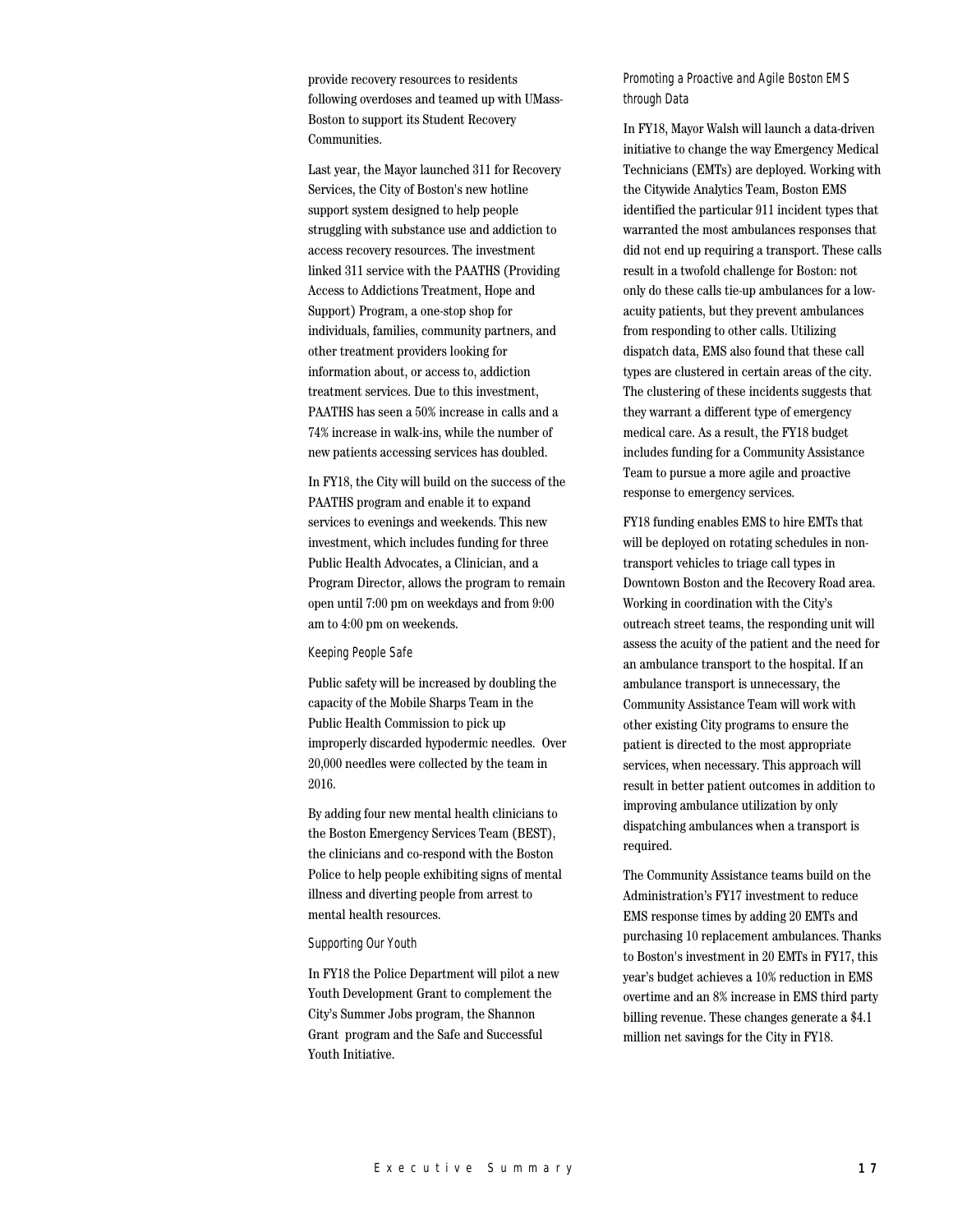#### Promoting Firefighter Health and Safety

As part of the *Imagine Boston 2030* initiative to reduce cancer risks for firefighters, the FY18 budget will include \$500,000 for a pilot program to provide industrial level cleaning for firehouses. These funds will pay to thoroughly clean ductwork, replace ceilings and/or repaint where necessary and replace fabric furniture that has become contaminated with potentially carcinogenic compounds. Combined with improvements to the Standard Operating Procedures for fire fighters regarding bunker gear and personal cleaning after responding to fires, the goal is to make the fire house a cleaner, safer place to be. The department is also offering comprehensive training in nutrition, physical education, and mental resiliency in order to further improve the health of its employees.

In addition, the Capital Plan will include other health and safety improvements to firehouse projects as a result of a recent programming study. In FY16 and FY17 the Fire Department, in conjunction with the Public Facilities Department, studied best practices for firehouse design and now have an enhanced set of building programs for new and renovated firehouses. Key changes include separating out different areas of the firehouse to keep fire contaminants away from living areas and improved personal and gear cleaning facilities. The replacements of Engines 42 and 17 will be among of the first firehouses in the nation to reflect these enhancements.

#### **Technology**

#### Putting Data Analytics to Work

Since the creation of the Citywide Analytics Team in 2015, the team has worked with nearly every department to identify opportunities for improvement through the use of data. This work has led to:

• Using predictive modeling to prioritize inspections of food establishments based on risks to public health. Compared to previous years, this program increased the number of food safety violations that were identified and remedied by more than 20%, without increasing inspectors' workloads;

- Conducting analyses and developing maps and applications in support of Vision Zero and other transportation initiatives;
- Developing data collection and reporting tools with Boston Police Department to shine a spotlight on the sex trafficking industry in Boston;
- Creating a tool to deliver information about building hazards to firefighters before they arrive on the scene; and
- Identifying a more effective way to deploy EMTs to Boston Common and Recovery Road to reduce response times, leading to an investment in the FY18 budget.

In FY18, the Analytics team will provide more extensive training, licensing, and data access for department users so that they can more readily work with their own data and combine it with other resources. As departments become more self-sufficient for their own day-to-day analytics needs, the Citywide Analytics Team will focus a growing proportion of its work on more specialized data science and GIS projects in areas such as predictive modeling, automated text analysis, and interactive applications. In the future, these efforts will give the City new resources to more efficiently process 311 requests and resident feedback, protect the health and safety of firefighters and police officers, help students at risk of failing or dropping out of school, and promote safe, affordable, and accessible housing for all residents.

#### Improving City Services through CityScore

Launched in 2016, CityScore is a tool designed to inform the Mayor, City managers, and the public about quality of life and the performance of City government by aggregating key performance metrics into one number.

Over the course of FY17, CityScore has contributed to a number of City achievements, including:

- A 10% increase in the number of traffic signals repaired, resulting in safer and more efficient streets;
- A 5% increase in the average number of calls answered within 30 seconds at the 311 Call Center, resulting in more